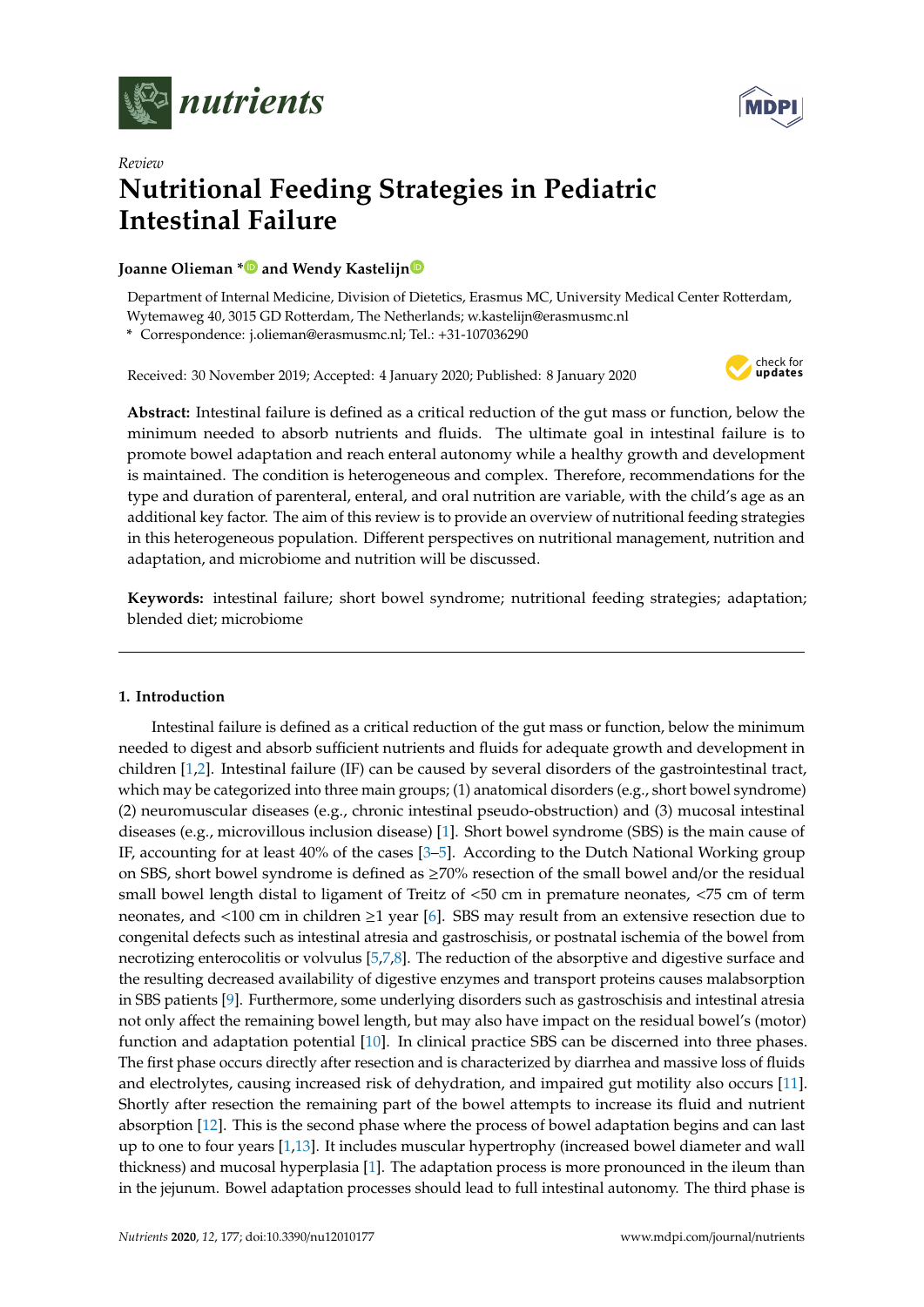the so-called resting state in which a status quo has arisen regarding the tolerance of enteral nutrition and hence the need for parenteral nutrition. It is characterized by permanent degree of malabsorption, there might be an electrolyte imbalance, bone demineralization, and kidney or gallstones might occur. Vitamin and mineral deficiencies are frequently seen in this phase.

The clinical manifestation of SBS is determined by the residual functional length of the jejunum and ileum, the presence of an enterostomy, the presence (or absence) of the ileocecal valve, the remaining functional length of the colon, underlying pathology, and possible complications [\[14\]](#page-8-12). These factors affect bowel adaptation and therefore the functionality of the gastrointestinal tract, which in turn affects feeding options. Therefore, recommendations for the type and duration of parenteral, enteral, and oral nutrition are variable, with the child's age as an additional key factor.

The goals of nutritional support in patients with SBS are twofold—providing safe, adequate supplemental nutrients to preserve lean body mass and function, and if possible, supporting and accelerating the body's own adaptive mechanisms [\[15\]](#page-9-0). Maintaining simultaneously optimal nutritional status and achieving intestinal adaptation is a clinical challenge in patients with SBS. Both growth and development of the child as well as bowel adaptation should be considered synergistically as primary outcome parameters [\[11\]](#page-8-9).

The aim of this review is to provide an overview of nutritional feeding strategies in this heterogeneous population.

## **2. Nutritional Management According to Phases SBS**

In order to meet the nutritional needs of the child, it is initially necessary to provide parenteral nutrition (PN). Clinical experience shows that PN is sometimes given in addition to enteral nutrition for a long period of time in order to be able to meet the energy and nutrient requirements. Sometimes PN is provided for several years and some children remain on PN for life.

During the acute phase PN is indispensable and often fluid and electrolyte losses need to be additionally compensated. During this phase minimal enteral feeding should be started as soon as possible to promote bowel adaptation [\[11\]](#page-8-9).

The aim of PN therapy is to provide the nutritional requirements for normal growth and development, while the bowel undergoes the adaptation necessary for the transition to an enterally based diet. During the adaptation phase enteral nutrition should be introduced, preferably orally, in order to stimulate oral motor activity and to avoid feeding aversion behavior. When advancements in enteral nutrition are successful, PN should be decreased and cycled. The aim of cycling PN is to reduce hyperinsulinemia, with subsequent fat accumulation and liver disease [\[16](#page-9-1)[–19\]](#page-9-2).

During the resting state enteral/oral feeding should be maximized and the patient should be weaned of PN while preserving optimal growth. Supplementing deficient micronutrients are often necessary [\[11\]](#page-8-9).

#### **3. Adaptation**

Intestinal adaptation is a natural compensatory process where structural and functional changes in the intestine occur after bowel resection to improve nutrient and fluid absorption in the remnant bowel [\[13\]](#page-8-11). The degree of adaptation potential is dependent on the residual bowel length and the type and quality of the residual bowel. For example, the adaptation capacity of the ileum is greater than in the jejunum [\[20\]](#page-9-3). Even though the surface area of the jejunum is greater and this is where the absorption of most nutrients takes place, the jejunum's ability to reabsorb water and electrolytes is poor. Furthermore, chyme moves slower in the ileum, due to the motility patterns and proximity of the ileocecal valve [\[21\]](#page-9-4). The ileum absorbs bile salts, vitamin B12, fat-soluble vitamins, and electrolytes. When the ileum is lacking, the risk of vitamin deficiencies is high.

Adaptation includes the structural changes such as muscular hypertrophy (increased bowel diameter and wall thickness), mucosal hyperplasia (increased cell proliferation), and angiogenesis (formation new blood vessels) [\[13\]](#page-8-11). These changes support mucosal growth and thereby potentially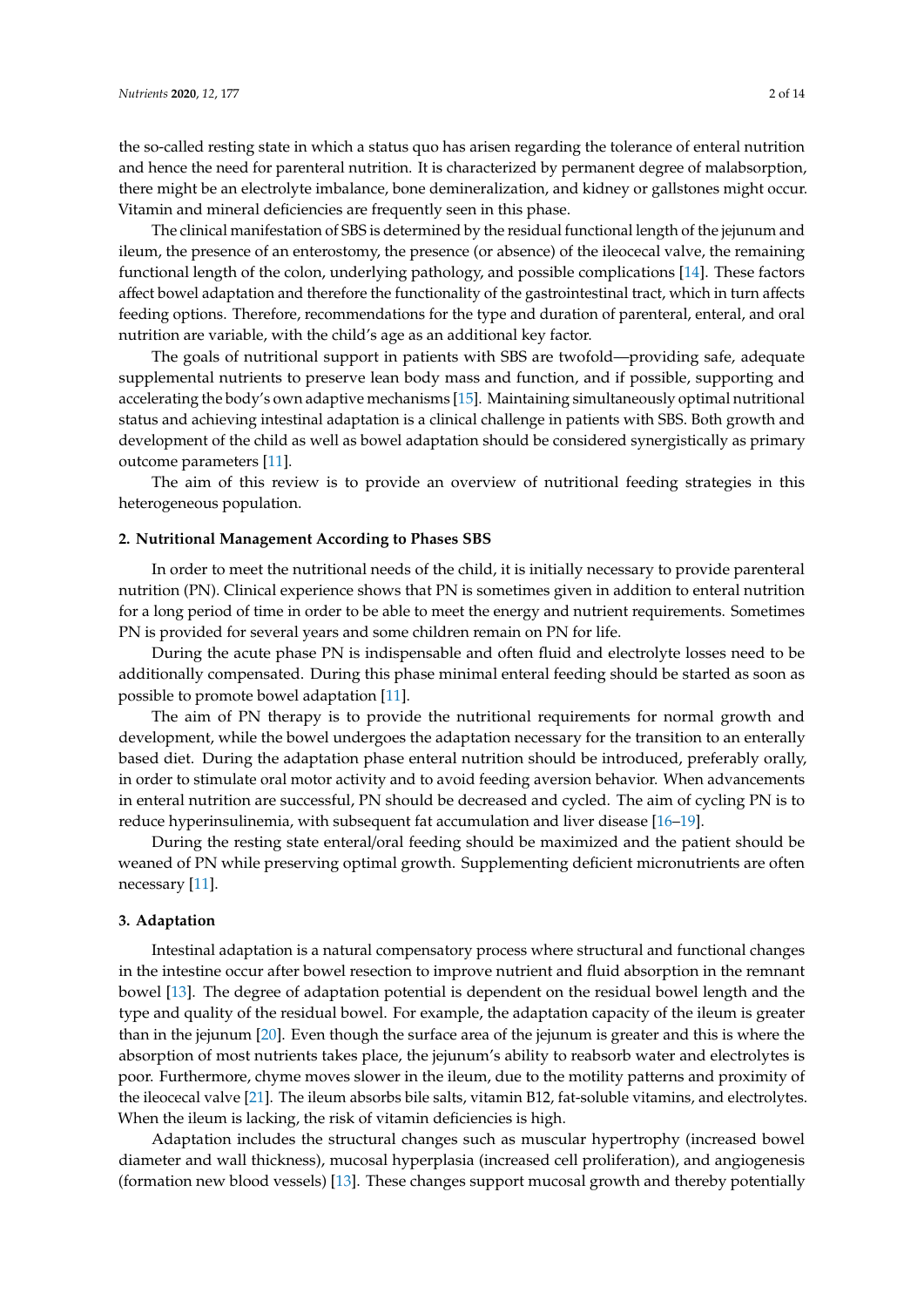absorption function. The functional changes are increased expression of transporter proteins and nutrient/electrolyte exchangers, as well as accelerated crypt cell differentiation and deceased transit time which results in increased nutrient and fluid absorption [\[13\]](#page-8-11). However, most of these changes are seen in animal models and it is not yet fully understood how all of these mechanisms contribute to intestinal adaptation in humans [\[13\]](#page-8-11).

Enteral nutrition plays an important role in the adaptation process: the luminal nutrients are known to have a stimulating effect on the epithelial cells and the production of trophic hormones. Thereby intraluminal nutrients also increase pancreatic and biliary secretion [\[7](#page-8-5)[,12](#page-8-10)[,22\]](#page-9-5). Enteral nutrients not only prevents mucosal atrophy, but also loss of barrier function and downregulation of the mucosal immune system [\[23\]](#page-9-6). The mechanism by which enteral nutrients stimulate adaptation is complex and can be broken down into three major categories: (1) by stimulation of mucosal hyperplasia through direct contact with epithelial cells; (2) stimulation of trophic gastrointestinal hormone secretion; and (3) stimulation of the production of trophic pancreatobiliary secretions [\[12](#page-8-10)[,24\]](#page-9-7).

It has been postulated that the higher the complexity of a nutrient, the higher the workload of the digestive mechanism involved. Thus, the more digestion a nutrient (e.g., whole protein) needs, the more hyperplasia it will cause [\[25\]](#page-9-8). In other words, this "functional workload," which challenges the digestive and absorptive function of the remnant bowel, is key to its adaptation [\[21\]](#page-9-4). The composition of the diet should be considered in an effort to balance gastrointestinal tolerance with specific nutrients in a complex form that may further stimulate the adaptive process [\[26\]](#page-9-9). Digestion and absorption of macronutrients have not been well characterized and the most appropriate dietary constituents vary per patient.

#### *3.1. Protein*

Dietary proteins are either directly digested into amino acids and absorbed, or digested into polypeptides, which are first absorbed inside the enterocytes before they are hydrolyzed to amino acids [\[27\]](#page-9-10). Dietary protein hydrolysates have been developed to optimize both absorption pathways [\[11\]](#page-8-9). There are three types of formulas: whole protein-based, hydrolyzed protein-based, and amino acid-based formula. There is no evidence that hydrolyzed protein formulas are better tolerated than whole protein-based formulas [\[28\]](#page-9-11). Whole proteins are preferred in terms of increased workload to the digestive and absorptive function of the bowel. Hydrolyzed proteins appear to empty the stomach faster than whole proteins and consequently elicited a more rapid increase in plasma amino acid, glucagon, and insulin concentrations in enterally fed surgical adult patients [\[29](#page-9-12)[,30\]](#page-9-13). A few small case studies described how the amino acid-based formula reduced PN requirement and reduced allergies [\[31,](#page-9-14)[32\]](#page-9-15). These studies were small and had no control group. One amino acid that received a lot of attention is glutamine. Glutamine is the main fuel for enterocytes [\[33\]](#page-9-16) and is thought to enhance mucosal hyperplasia [\[34,](#page-9-17)[35\]](#page-9-18). However, glutamine supplementation in infants with gastrointestinal disease showed no difference in PN dependence, feeding tolerance, and intestinal absorptive-barrier function compared to those who received a placebo amino acid [\[36\]](#page-9-19).

## *3.2. Carbohydrates*

Disaccharides are more trophic than monosaccharides due to the higher functional workload of the bowel [\[21\]](#page-9-4). Lactose intolerance may occur in patients with proximal jejunum resection [\[25\]](#page-9-8). A cross-over study in adults with SBS, however, demonstrated a similar tolerance of a lactose-free diet compared to a diet containing 20 g of lactose a day [\[37\]](#page-10-0). Since there is not enough evidence, a lactose-free diet is not recommended in patients with SBS [\[25\]](#page-9-8). Moreover, lactose may promote the production of short chain fatty acids (SFCAs) in the colon and a small amount of lactose is therefore recommended for infants [\[11\]](#page-8-9). Dietary fiber can be divided into soluble and insoluble forms. Insoluble forms, such as cellulose (e.g., in cereals) bind to water and cause bulking and softening of the stool. Soluble forms such as pectin and guar gum (found in fruit and vegetables) slow gastric emptying and the overall gut transit time, resulting in a mild anti-diarrheal effect [\[22,](#page-9-5)[38\]](#page-10-1). Soluble fiber and some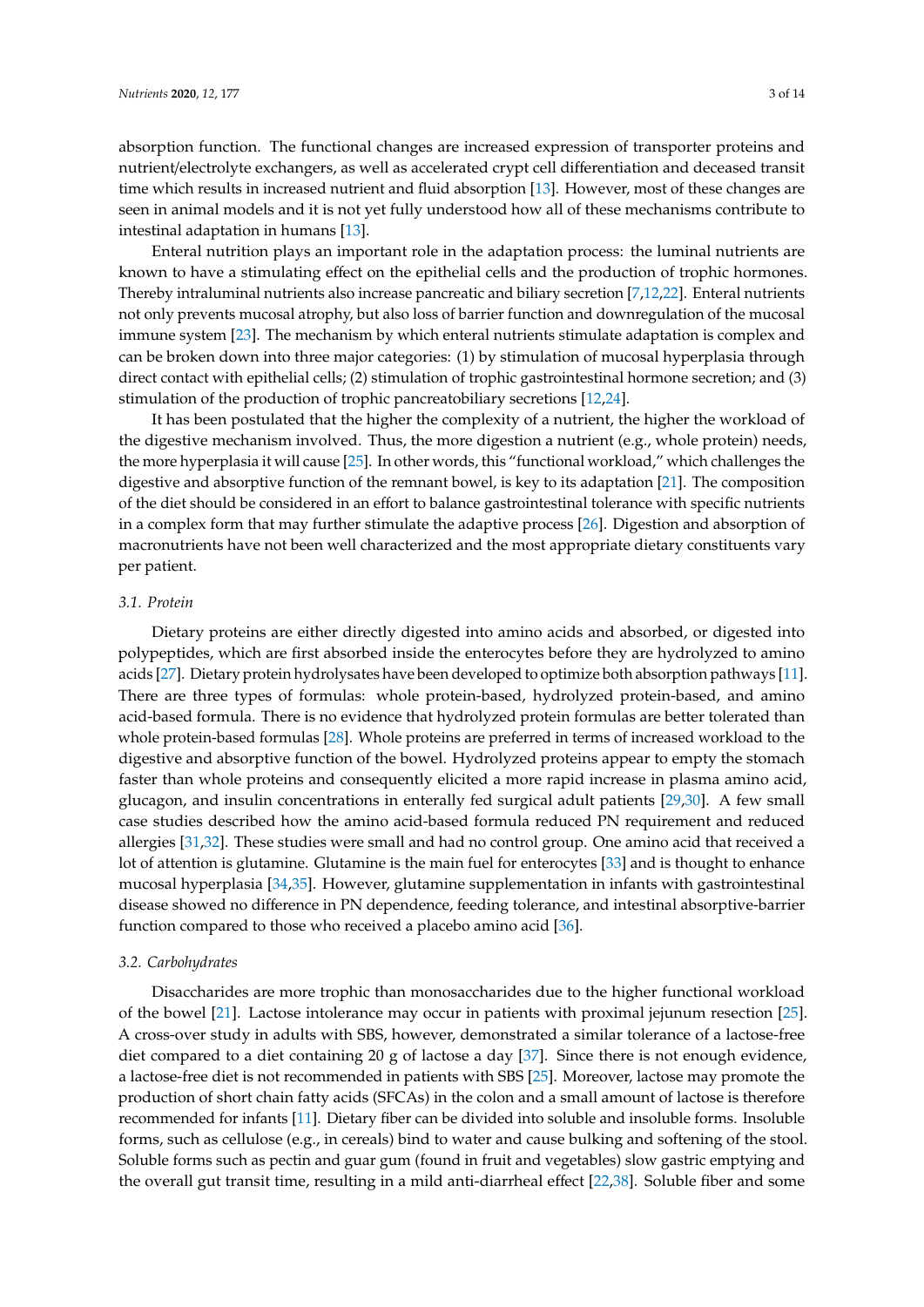starches pass undigested into the colon, where they are fermented by colonic bacteria into SFCA's, which account for 5–10% of the energy intake [\[39\]](#page-10-2). Atia et al. showed that starch is the primary carbohydrate substrate for colonic bacterial fermentation in patients with SBS, although pectin also enhances SFCA production and fluid absorption [\[40\]](#page-10-3). Butyrate (SCFA) has trophic effects on the jejunal and ileal cells when delivered in the colon [\[41\]](#page-10-4). The suggested underlying mechanism of this trophic effect may be the stimulated release of glucagon-like peptide 2 (GLP-2) [\[42\]](#page-10-5). Some animal studies showed that pectin enhanced bowel adaptation [\[43](#page-10-6)[,44\]](#page-10-7). Only one case study described that pectin supplementation in a single patient prolonged transit time and enhanced nitrogen absorption [\[45\]](#page-10-8).

# *3.3. Fat*

Long chain triglycerides (LCTs) undergo bile-dependent hydrolysis within the enterocyte before export into the lymphatic system as chylomicrons [\[25\]](#page-9-8). It has been suggested that LCTs enhance bowel adaptation [\[46\]](#page-10-9). A few animal studies showed that lipids were effective in enhancing bowel adaptation [\[47,](#page-10-10)[48\]](#page-10-11). The presence of LCT stimulates the secretion of PYY and GLP-2 which mediates the ileal and jejunal brake, resulting in slower transit time [\[49\]](#page-10-12). LCTs contain n-3 long chain polyunsaturated fatty acids (n-3 LCPs), which might have beneficial effects in patients with SBS [\[11\]](#page-8-9). Besides their properties for brain development, they are also known to have anti-inflammatory effects and improve the splanchnic circulation [\[50,](#page-10-13)[51\]](#page-10-14). More studies are needed to confirm these beneficial effects [\[11\]](#page-8-9). A few small studies showed that enteral n-3 LCPs improved cholestasis in infants with SBS [\[52,](#page-10-15)[53\]](#page-10-16). Medium chain triglycerides (MCTs) are directly absorbed across the enterocyte into the portal circulation [\[25\]](#page-9-8). This process starts in the stomach. Theoretically this absorption process would increase fat uptake and provide a faster energy supply [\[11\]](#page-8-9). An RCT in patients with jejuno- or ileostomy showed that a diet containing high concentrations of MCTs can cause osmotic diarrhea as a result of rapid hydrolysis of MCTs [\[54\]](#page-10-17). In contrast, a study in patients with an intact colon showed that MCTs improved fat absorption and therefore might be beneficial in patients with bile acid or pancreatic insufficiency [\[55\]](#page-10-18). However, it should be kept in mind that MCTs are saturated fats and do not contain essential fatty acids.

# *3.4. Non-Nutrient Luminal Factors*

Luminal factors include a variety of nutrients, secretions, and other essential components in the diet or produced in the lumen of the gastrointestinal tract that have been known to stimulate gut mucosal growth. GLP-2 is produced in the enteroendocrine cells of the terminal ileum and colon in response to luminal nutrients (especially LCTs and carbohydrates). It has been shown that GLP-2 increases the mucosal surface area of the gut, slows motility, up-regulates nutrient absorption, improves gut-barrier function, and increases intestinal blood flow [\[56\]](#page-10-19). Serum levels of GLP-2 increase when adaptation progresses [\[57\]](#page-11-0). GLP-2 analogues are nowadays used as a treatment option for improving nutrients and fluid. A few studies in children with IF have shown that GLP-2 therapy resulted in a consistent increase in nutrient absorption, reduction in PN requirement, and adequate growth [\[58](#page-11-1)[,59\]](#page-11-2). This therapy could affect the feeding strategy. More studies are needed to confirm these positive effects and to establish how permanent intestinal autonomy may be achieved while continuing GLP-2 analog administration.

## *3.5. Human Milk*

The health benefits of human milk have been amply documented; its use is associated with significantly decreased risks of infection, allergies, respiratory diseases, diabetes, and otitis media [\[60\]](#page-11-3). Exclusively breastfed children have reduced risk of infectious diseases such as diarrhea and respiratory infections [\[61\]](#page-11-4). It has been postulated that human milk, which contains glutamine and growth factors (e.g., growth hormone and epidermal growth factor), might also enhance bowel adaptation [\[7,](#page-8-5)[12\]](#page-8-10). A few cohort studies have demonstrated that human milk contains high amounts of nucleotides, immunoglobulin A, and leucocytes, which support the immune system of the neonate [\[62,](#page-11-5)[63\]](#page-11-6). Therefore it might be hypothesized that the immunoglobulins and antimicrobial peptides of human milk also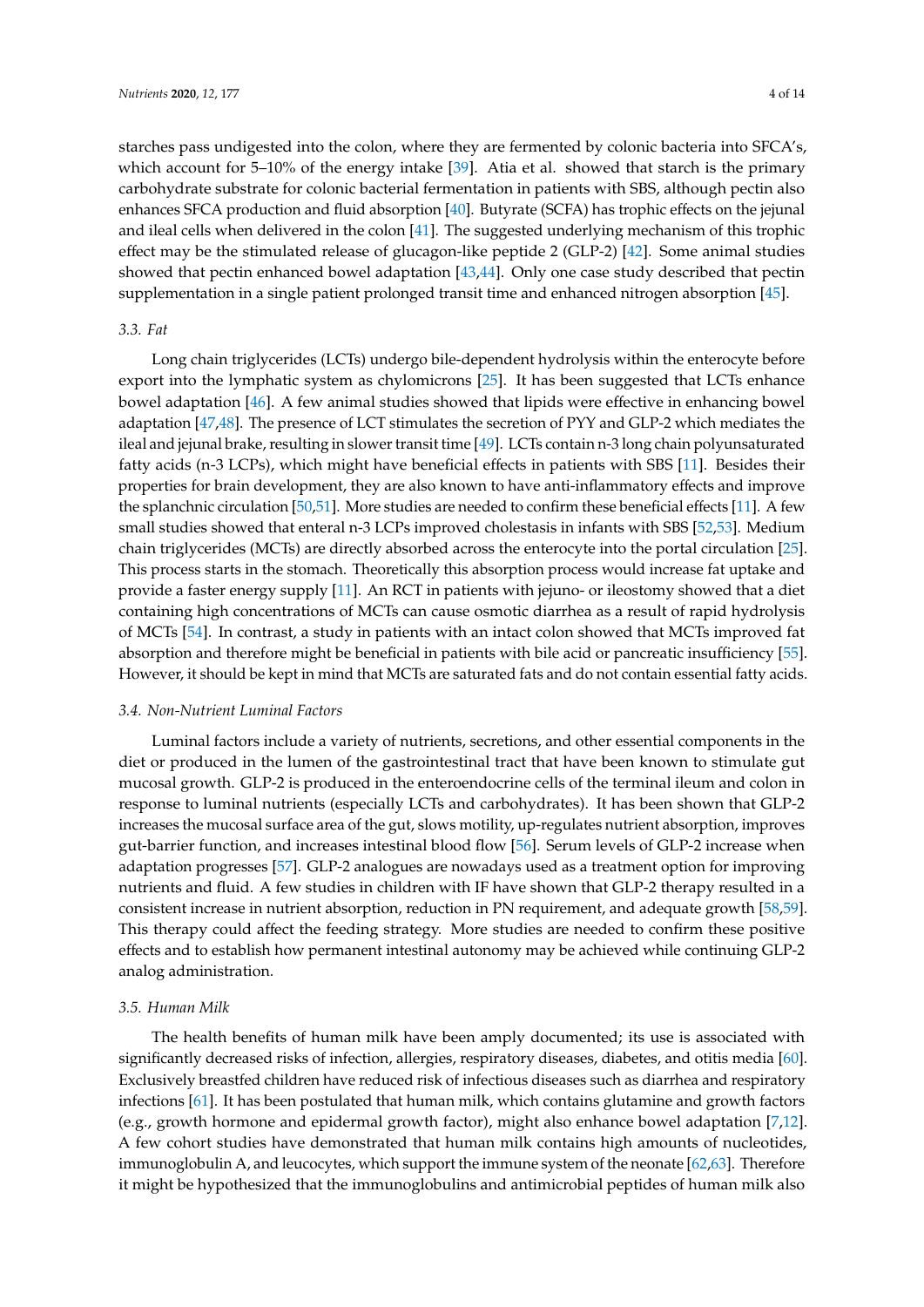promotes intestinal colonization with appropriate lactobacilli and related bacteria, which are important elements of the healthy microbiome [\[64\]](#page-11-7). The composition of human milk is complex and changes dynamically over the lactation period [\[65\]](#page-11-8). The composition is influenced by gestational age at birth and postnatal age and it can actively accelerate the development of the infant's own defenses [\[66\]](#page-11-9). The protein content of human milk decreases during the first month of lactation. As a consequence, the amino acid content of human milk also varies during the early phase of lactation [\[65\]](#page-11-8). The main source of carbohydrates in human milk is lactose and complex oligosaccharides [\[65\]](#page-11-8). Some animal studies suggested that bovine colostrum is beneficial to bowel adaptation [\[67\]](#page-11-10). However, human studies could not confirm this beneficial effect [\[68,](#page-11-11)[69\]](#page-11-12). One study found that breastfed infants with SBS were weaned off PN earlier than non-breastfed SBS infants [\[70\]](#page-11-13). Another study in patients with gastroschisis showed that exclusive human milk feeding decreased the time to full enteral autonomy and length of hospital stay [\[71\]](#page-11-14). In infants with intestinal failure, human milk is considered to be the first choice [\[11](#page-8-9)[,72\]](#page-11-15).

## *3.6. Feeding Mode*

Nutrient and fluid absorption are dependent on mucosal surface area as well as contact time. Therefore, gastrointestinal motility plays an important role in nutrient absorption [\[40\]](#page-10-3). It has been hypothesized that slow continuous infusion of enteral nutrition increases mucosal contact time and thereby enhances absorption by maximizing saturation of carrier proteins [\[25\]](#page-9-8). A study in children showed that when enteral nutrition was administered continuously, the intestinal absorption and weight gain improved [\[73\]](#page-11-16). A case study in adult SBS patients showed that when continuous enteral nutrition was started early, enteral autonomy could be attained a mean of 36 days after surgery [\[74\]](#page-11-17). A small randomized cross-over trial in 15 adult SBS patients showed the continuous enteral nutrition improved energy and macronutrient absorption compared to oral diet [\[75\]](#page-11-18). However, bolus feeding causes cyclical changes in plasma levels of gastrointestinal hormones, such as insulin, pancreatic polypeptides, enteroglucagon, motilin, and neurotensin, which might be important for adaptation, growth, and motility [\[76,](#page-11-19)[77\]](#page-11-20). Bolus feeding and the ensuing period of fasting maintain normal motility patterns. The fasting motility period is hallmarked by phase III of migrating motor complex and reflects neuromuscular function [\[11\]](#page-8-9). Oral feeding activates salivary glands which stimulates the secretion of epidermal growth factor (EGF) and other trophic factors in the saliva, which might enhance adaptation. A few animal studies showed that salivary EGF and vascular endothelial growth factor are important contributing factors in adaptation process [\[78](#page-12-0)[,79\]](#page-12-1). Oral feeding should be introduced as soon as possible to stimulate the oral motor development and to avoid feeding aversion behavior [\[72\]](#page-11-15).

#### **4. Nutritional Management**

The goal of nutritional management is to optimize intestinal adaptation and reach intestinal autonomy while preserving adequate growth and development and avoiding complications. The composition, volume, and timing of enteral feeding can affect the achievement of enteral autonomy [\[77\]](#page-11-20). Nutritional management differs per goal and should be tailored to the individual patient. Macro- and micronutrient requirements and tolerance vary with age, nutritional status, the remaining bowel length and function, and presence of ileocecal valve and colon [\[21\]](#page-9-4). The optimal enteral feeding regimen in children with SBS is still debated by clinicians. Subjects of debate are mode of administration (continuous versus bolus feedings), time of introduction in general, composition (polymeric, semi-elemental, or elemental), time of introduction and composition of oral feeding, and the supplementation of fibers. Most data on enteral nutrition in children with SBS are derived from outcomes of retrospective observational studies and/or case reports [\[7\]](#page-8-5); relevant high quality randomized controlled (clinical) trials are scarce. A structured literature review [\[72\]](#page-11-15) showed that only two evidence-based recommendations could be made; (1) enteral nutrition should be initiated as soon as possible (i.e., a few days after bowel resection) to promote intestinal adaptation [\[80](#page-12-2)[,81\]](#page-12-3), (2) human milk or standard polymeric formula (depending on age) is the recommended initial feed [\[28,](#page-9-11)[70\]](#page-11-13).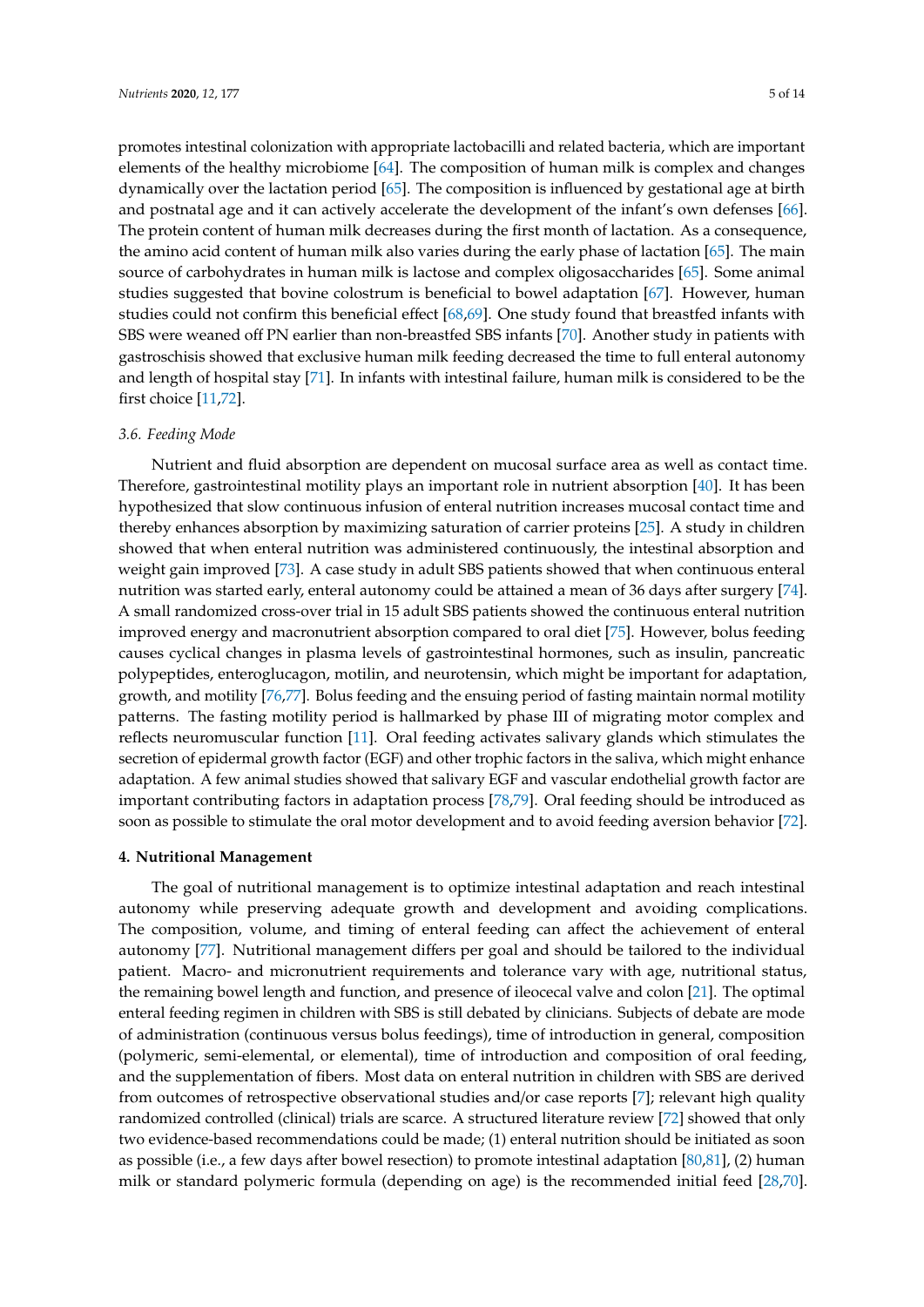Other clinical experience recommendations were; (a) enteral nutrition should be administered in a continuous fashion, (b) bottle-feeding (small volumes) should be started as soon as possible in neonates to stimulate suck and swallow reflexes  $[1,82]$  $[1,82]$ , (c) solid foods may be introduced at the age of 4–6 months (if necessary, corrected for gestational age) to stimulate oral motor activity and to avoid feeding aversion behavior [\[1,](#page-8-0)[7](#page-8-5)[,82](#page-12-4)[,83\]](#page-12-5). Table [1](#page-5-0) provides an age-appropriate general overview of an oral/enteral feeding strategy in SBS patients. Oral and/or enteral nutrition should be started in a small volume and increased slowly based on tolerance. Especially when a child is older, there are several ways to introduce and increase enteral/oral feeding. Allowing the child to eat and drink themselves is preferred over solely liquid enteral nutrition. It is advised to make one change at a time and offer small amounts of food frequently. Even when a small volume of enteral feeding is tolerated, cycling PN should be considered in order to minimize the risk of complications [\[84,](#page-12-6)[85\]](#page-12-7). The common strategy is to trial 1 h off and 23 h on infusion. The PN rate should be tapered in the last hour of administration to 50% for 30 min, then 25% of the original rate for the final 30 min to limit the risk of hypoglycemia. The PN can be reduced by a further hour every few days aiming for 12–16 h infusion when the first hour is tolerated [\[86,](#page-12-8)[87\]](#page-12-9).

|  |  |  |  |  |  |  | <b>Table 1.</b> Age appropriate oral/enteral feeding strategy. |
|--|--|--|--|--|--|--|----------------------------------------------------------------|
|--|--|--|--|--|--|--|----------------------------------------------------------------|

<span id="page-5-0"></span>

|                        | Neonate 100%<br>Milk             | Infant 4–12 Months<br><b>Weaning from Milk</b>                     | <b>Toddler Solid Foods</b>         | <b>School Child</b><br><b>Solid Foods</b> |
|------------------------|----------------------------------|--------------------------------------------------------------------|------------------------------------|-------------------------------------------|
| Type nutrition         | Human<br>milk/polymeric<br>HF/AA | Human milk<br>Puree<br>Solids (e.g., bread)<br>EN: Polymeric/HF/AA | Solid foods<br>EN: Polymeric/HF/AA | Solid foods<br>EN: Polymeric/HF/AA        |
| Mode                   | Oral and partial<br>enteral      | Oral and partial enteral                                           | Oral and partial enteral           | Oral and optionally<br>partial enteral    |
| Administration<br>mode | Day Portions Night<br>continuous | Day Portions Night<br>continuous                                   | Day Portions Night<br>continuous   | Day Portions Night<br>continuous          |

HF; hydrolyzed formula, AA; amino acid-based formula, EN; enteral nutrition.

Capriati et al. published a recent update on the current knowledge on the impact of initial diet in neonatal-onset SBS on the process of bowel adaptation [\[88\]](#page-12-10). They found 10 eligible studies (mostly retrospective) with a total of 822 patients who were categorized in three groups: hydrolyzed formula-fed patients, patients with a combination of hydrolyzed formula and human milk, and patients with a combination of amino acid-based formula and human milk. Unfortunately, they were not able to form a group with exclusively human milk-fed SBS patients. They found that the course of bowel adaptation, in terms of enteral adaptation rate and PN duration, was not significantly impacted by the initial diet [\[88\]](#page-12-10). They concluded that human milk remains the first step in feeding SBS patients and that hydrolyzed formula was not more effective in promoting intestinal adaptation than amino acid-based formula, therefore both types of formulas could be used as a second step [\[88\]](#page-12-10). Unfortunately, high-quality research on feeding strategies in SBS patients remain scarce; this is partially due to the small number and the heterogeneity of these patients.

#### **Blended Diet**

Blended diet refers to the use of blended family foods administered into an enteral feeding tube. Currently, interest is growing in the use of blended diet for management of feeding difficulties, reflux, and improved bowel function in the pediatric population [\[89,](#page-12-11)[90\]](#page-12-12). It is perceived as more natural, "healthier," and better tolerated compared to commercially available enteral formulas [\[90,](#page-12-12)[91\]](#page-12-13). A few studies in children dependent on enteral nutrition reported that blended diet improved clinical outcomes (e.g., gagging, vomiting, tolerance) compared to commercially available enteral formulas [\[89](#page-12-11)[,92\]](#page-12-14). Samela et al. transitioned 10 pediatric intestinal failure patients >1 year of age from an elemental formula to a formula with real food ingredients. Ninety percent tolerated the transition to a 100% blended diet in a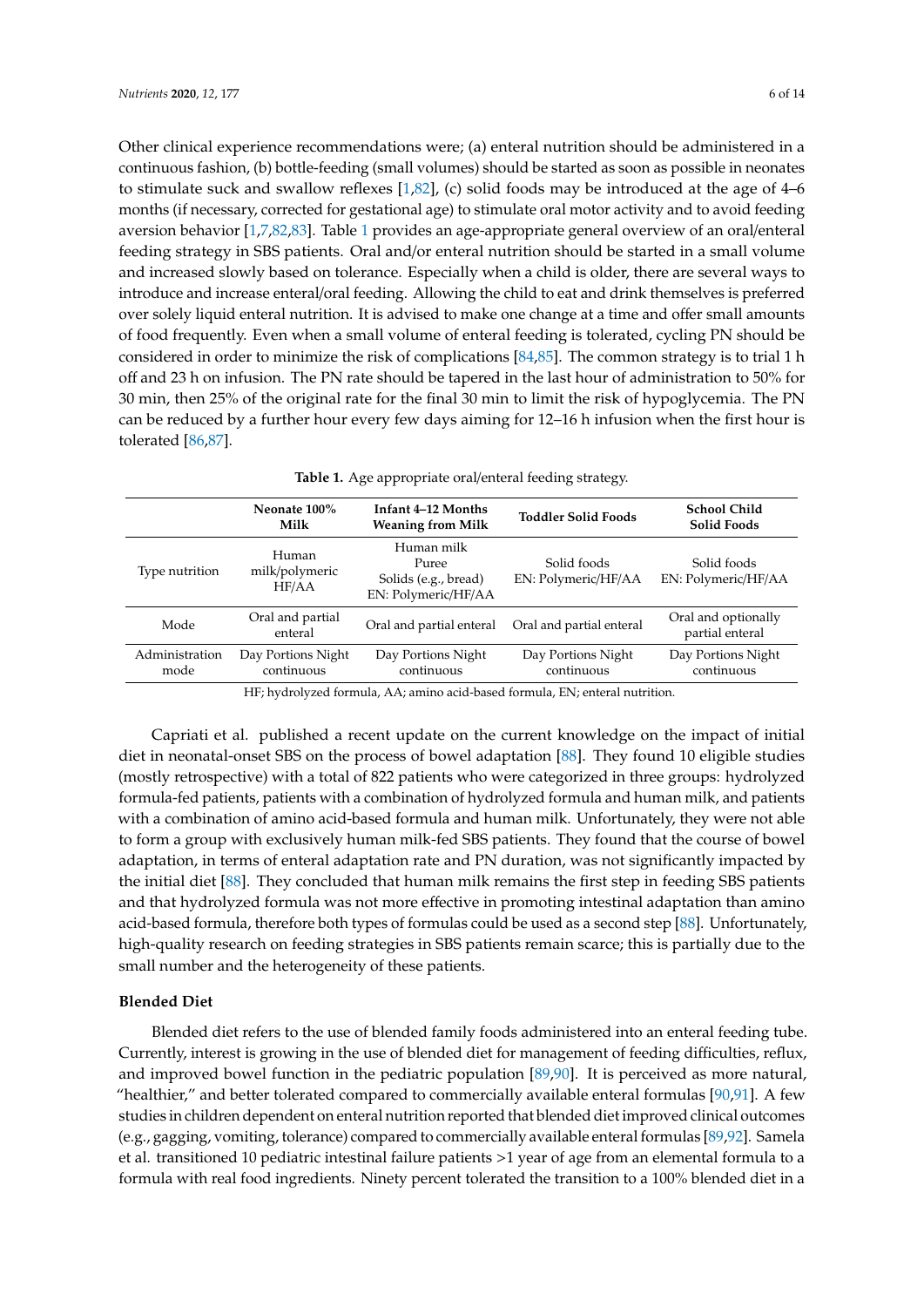mean of 60 days [\[93\]](#page-12-15). Around 80% of these patients had their colon in continuity. Blended diet caused more formed and less frequent stools and had appropriate weight gain after one year on a blended diet [\[93\]](#page-12-15). The BLEND study showed that 17 out of 20 chronically ill tube feeding-dependent children could successfully be transitioned to a blended diet in four weeks. Even though they needed 50% more calories than commercially available formulas, the prevalence of vomiting and use of acid-suppressive agents significantly decreased [\[92\]](#page-12-14). Stool consistency and frequency remained unchanged, but the bacterial diversity and species richness significantly increased [\[92\]](#page-12-14). A blended diet has a variable composition and it is difficult to reach sufficient calories in a certain volume. Furthermore, a blended diet is labor intensive and there are concerns regarding hygiene, short shelf life, and increased risk of tube clogging.

More studies are needed to provide evidence that a blended diet is a safe and effective feeding strategy in children with intestinal failure.

## **5. Microbiome**

Clinical manifestations of feeding intolerance, such as abdominal distension, bloating, and nausea caused by bacterial overgrowth, are some of the complications that can occur in SBS patients [\[94\]](#page-12-16). Lactobacilli tolerate acidic surroundings, and reduced absorption of nutrients provides more substrate for lactobacilli. They produce lactic acid from mono- and disaccharides and may proliferate in the acidic environment resulting in bacterial overgrowth. The human gastrointestinal tract contains around  $10^{14}$  microorganisms (including bacteria) which are commonly referred to as the gut microbiome [\[95\]](#page-12-17). The majority of the microorganisms reside within the distal parts of the gastrointestinal tract [\[96\]](#page-12-18). The development of the gut microbiome occurs primarily during infancy [\[97\]](#page-12-19). Colonization of the gastrointestinal tract starts directly after birth and its composition is dependent on the gestational age, mode of delivery, and type of feeding [\[98,](#page-13-0)[99\]](#page-13-1). Breastfed infants tend to have more Actinobacteria and Firmicutes and less Bacteroides than formula-fed infants [\[100\]](#page-13-2). During the first years of life, the gut is colonized gradually and the large compositional variation is determined by genetics, environmental factors, diet, and the development of the immune system [\[101\]](#page-13-3). During adulthood the composition of the microbiome stabilizes. The microbiome is important for several functions such as fermentation (producing SCFA), nutrient absorption in the colon, development of the immune system, and intestinal mucosal growth and integrity of the gut [\[102\]](#page-13-4). It has been described that Clostridia is important for normal intestinal function and protection of intestinal diseases, whereas Enterobacteriaceae are proinflammatory and might be harmful [\[103–](#page-13-5)[105\]](#page-13-6). Where symbiosis of the gut microbiome causes immune tolerance, intestinal homeostasis, and healthy metabolism, dysbiosis of the microbiome might cause immune and/or allergic diseases, as well as intestinal and metabolic diseases [\[97\]](#page-12-19).

#### *5.1. Microbiome Intestinal Failure and Influencing Factors*

A recent review by Neelis et al. showed a nice overview on the evidence on gut microbiome, its metabolic activity, and its association with disease characteristics in adult and pediatric IF patients. They found 10 human studies (50% pediatric) and the most consistent finding of these studies was the overall reduction in bacterial diversity [\[101\]](#page-13-3). Intestinal failure patients had a distinctive increase of Proteobacteria (among others (a.o.) Enterobacteriaceae) to 40% compared to 9% in healthy controls. Furthermore, the Bacteroidetes decreased to 19%, whereas in healthy controls these were 46%. An overabundance of Lactobacilli were found in IF patients [\[101\]](#page-13-3). Engstrand, Lilja et al. found that the microbiome diversity was significantly reduced in SBS children receiving PN compared to those who were weaned off PN [\[106\]](#page-13-7), while in the latter group of patients the diversity was still lower than in healthy controls [\[106\]](#page-13-7). Neelis et al. concluded that the gut microbiome could potentially be used as biomarker to guide clinical practice during intestinal adaptation, as well as a modifiable therapeutic agent [\[101\]](#page-13-3).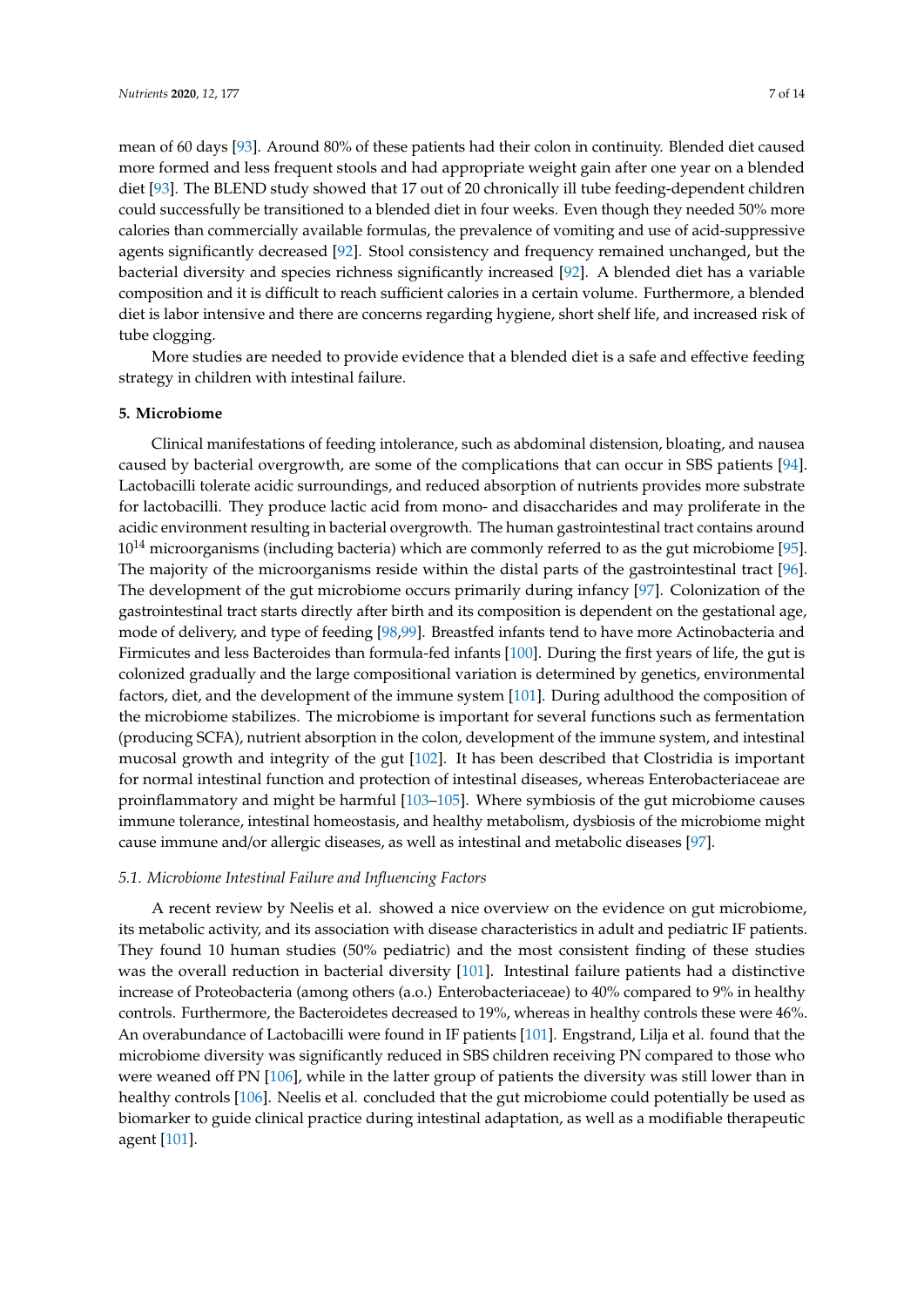## *5.2. Diet and Microbiome*

Factors that influence the microbiome are gastrointestinal factors, such as underlying disease, anatomy (remaining length and type of bowel, motor function, presence of jejuno/ileostomy, absence ileocecal valve), and feeding tubes. Next to that, medication such as antibiotics and proton pump inhibitors play a role in altering the microbiome. Lastly, also nutritional factors, such as composition, fiber intake, type of feeding, administration route, and mode of feeding and the amount, influence the microbiome [\[101\]](#page-13-3). The microbiome contributes to host health through biosynthesis of vitamins and essential amino acids, as well as generation of metabolic byproducts from undigested dietary components [\[96\]](#page-12-18). One of the most important bacterial metabolites is SCFA, which is an end-product of fermentation of non-digestible dietary carbohydrates (e.g., fiber) by anaerobe bacteria. Even though fiber is the main fuel for production of SCFA, dietary protein, glycoprotein, and peptides, as well as intestinal cell turnover, may also be substrate for fermentation [\[107\]](#page-13-8). Ninety-five percent of the SCFAs are absorbed in the colon and may account for 5–10% energy intake [\[39\]](#page-10-2). Moreover, SCFAs also stimulate vascular flow and motility and increase sodium absorption [\[108\]](#page-13-9). It has been shown that diet can alter the human microbiome even within 24 h after a change in diet and reversion was also shown 48 h after discontinuation of the diet [\[109\]](#page-13-10). A review of Singh et al. showed that consumption of plant-based protein caused an increase in Bifidobacterium and Lactobacillus and a decrease in Bacteroides and Clostridium. Increased levels of SCFAs were also observed [\[96\]](#page-12-18). Consumption of animal proteins caused an increase in Bacteroides and Biophilia and decrease in Bifidobacterium and, ultimately, a decrease in SCFAs [\[96\]](#page-12-18). Both types of protein caused an increased abundance of microbial diversity. Fibers/prebiotics and resistant starch have a positive effect on bacterial abundance, causing an increase of a.o. Lactobacilli and Bifidobacteria [\[96\]](#page-12-18).

These results suggest that a great variation in composition and a balanced diet contribute to a healthy microbiome.

Most commercially available formulas that are prescribed in SBS patients are animal protein based, which might not contribute to a diverse microbiome. Furthermore, hydrolyzed formula (HF) and amino acid-based formula (AA) often do not contain any fibers. Moreover, clinicians tend to stick to one type of formula and consequently no variation in enteral feeding/diet is provided. Gallagher et al. showed that when patients were transitioned from a commercial formula to blended diet (varied composition and containing more protein [plant and animal] and fiber) the bacterial diversity and species richness significantly increased. The Proteobacteria were significantly reduced and a trend was seen of an increase in Firmicutes [\[92\]](#page-12-14). Human milk is dynamic and its composition changes over time, possibly contributing to a diverse microbiome.

Preliminary results of the PREDICT I study showed that identical twins who share genes and most of their environment had different glucose, insulin, and triglycerides responses on identical foods [\[110\]](#page-13-11). Furthermore, the twins only shared 37% of their gut microbes; this is only slightly higher than the 35% shared between unrelated individuals. The proportions of nutrients (protein, carbohydrates, and fat) listed on food labels explained less than 40% of the differences between individuals' nutritional responses to meals with similar calories. In addition, large differences in responses to the same meals were seen depending on the time of day they were eaten [\[110\]](#page-13-11). So personal differences in metabolism due to factors such as gut microbiome, meal timing, and exercise are just as important as the nutritional composition of foods.

#### **6. Concluding Remarks**

Pediatric intestinal failure is a challenging condition to treat. An understanding of intestinal physiology, adaptation process, altering microbiome, and the effect of nutrition on these processes allows for the development of targeted, evidence-based feeding strategies. Due to the multifaceted condition, multidisciplinary care (surgeons, gastroenterologists, dieticians, specialized nurses) for these patients is required. Long-term monitoring of intestinal failure patients even after PN weaning is necessary due to the greater risk of nutrient deficiencies [\[111](#page-13-12)[,112\]](#page-13-13). At this moment it is not possible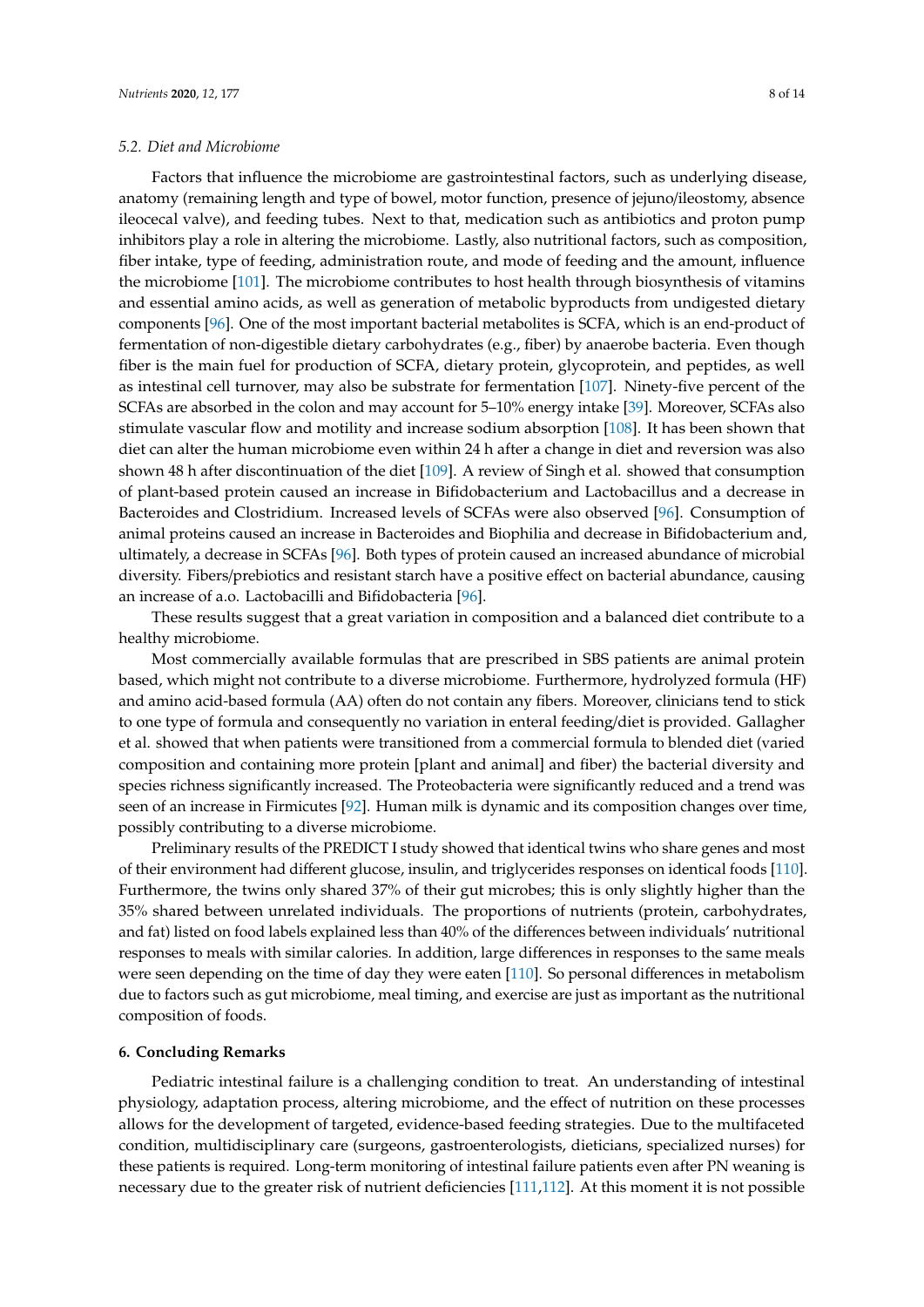to present evidence-based nutritional management because studies of efficacy of different feeding strategies are scarce and the methodological quality of published data is low. However, a careful nutritional strategy that improves intestinal adaptation in SBS patients who are PN dependent is crucial to reduce the duration of PN and consequently the risk of occurrence of PN-related complications [\[88\]](#page-12-10). In light of the adaptation process, early start of minimal feeding is essential and human milk is the preferred choice in neonates. Oral nutrition is not only important for oral motor skills, but may also be beneficial for adaptation. In addition, enteral nutrition (either continuous or bolus) may help to stimulate adaptation and weaning from PN. However, aggressive enteral feeding should be avoided. Age appropriate solid foods may improve consistency in the stool. Furthermore, a variated and balanced diet composition is important for the gut microbiome. In that light, human milk and a blended diet might be a good strategy. Nutritional management should be tailor-made, and it is all about balance and timing—choosing the right food at the right time.

**Author Contributions:** Writing—original draft preparation, J.O.; writing—review and editing, W.K. All authors have read and agreed to the published version of the manuscript.

**Funding:** This research received no external funding.

**Conflicts of Interest:** The authors declare no conflict of interest.

# **References**

- <span id="page-8-0"></span>1. Goulet, O.; Ruemmele, F.; Lacaille, F.; Colomb, V. Irreversible intestinal failure. *J. Pediatr. Gastroenterol. Nutr.* **2004**, *38*, 250–269. [\[CrossRef\]](http://dx.doi.org/10.1097/00005176-200403000-00006) [\[PubMed\]](http://www.ncbi.nlm.nih.gov/pubmed/15076623)
- <span id="page-8-1"></span>2. O'Keefe, S.J.; Buchman, A.L.; Fishbein, T.M.; Jeejeebhoy, K.N.; Jeppesen, P.B.; Shaffer, J. Short bowel syndrome and intestinal failure: Consensus definitions and overview. *Clin. Gastroenterol. Hepatol.* **2006**, *4*, 6–10. [\[CrossRef\]](http://dx.doi.org/10.1016/j.cgh.2005.10.002) [\[PubMed\]](http://www.ncbi.nlm.nih.gov/pubmed/16431298)
- <span id="page-8-2"></span>3. Wales, P.W.; de Silva, N.; Kim, J.; Lecce, L.; To, T.; Moore, A. Neonatal short bowel syndrome: Population-based estimates of incidence and mortality rates. *J. Pediatr. Surg.* **2004**, *39*, 690–695. [\[CrossRef\]](http://dx.doi.org/10.1016/j.jpedsurg.2004.01.036) [\[PubMed\]](http://www.ncbi.nlm.nih.gov/pubmed/15137001)
- 4. Barclay, A.R.; Henderson, P.; Gowen, H.; Puntis, J. The continued rise of paediatric home parenteral nutrition use: Implications for service and the improvement of longitudinal data collection. *Clin. Nutr.* **2015**, *34*, 1128–1132. [\[CrossRef\]](http://dx.doi.org/10.1016/j.clnu.2014.11.009) [\[PubMed\]](http://www.ncbi.nlm.nih.gov/pubmed/25476040)
- <span id="page-8-3"></span>5. Goulet, O.; Ruemmele, F. Causes and management of intestinal failure in children. *Gastroenterology* **2006**, *130*, S16–S28. [\[CrossRef\]](http://dx.doi.org/10.1053/j.gastro.2005.12.002)
- <span id="page-8-4"></span>6. Meijers-IJsselstijn, H.; Rings, E.H.; Tibboel, D. Short bowel syndrome in kinderen. *Tijdschr Kindergeneesk* **2006**, *74*, 159–163. [\[CrossRef\]](http://dx.doi.org/10.1007/BF03061624)
- <span id="page-8-5"></span>7. Buchman, A.L.; Scolapio, J.; Fryer, J. Aga technical review on short bowel syndrome and intestinal transplantation. *Gastroenterology* **2003**, *124*, 1111–1134. [\[CrossRef\]](http://dx.doi.org/10.1016/S0016-5085(03)70064-X)
- <span id="page-8-6"></span>8. Koffeman, G.I.; Gemert, W.G.V.; George, E.K.; Veenendaal, R.A. Classification, epidemiology and aetiology. *Best Pract. Res. Clin. Gastroenterol.* **2003**, *17*, 879–893. [\[CrossRef\]](http://dx.doi.org/10.1016/S1521-6918(03)00099-4)
- <span id="page-8-7"></span>9. Jeejeebhoy, K.N. Management of short bowel syndrome: Avoidance of total parenteral nutrition. *Gastroenterology* **2006**, *130*, S60–S66. [\[CrossRef\]](http://dx.doi.org/10.1053/j.gastro.2005.10.065)
- <span id="page-8-8"></span>10. Bruzoni, M.; Sudan, D.L.; Cusick, R.A.; Thompson, J.S. Comparison of short bowel syndrome acquired early in life and during adolescence. *Transplantation* **2008**, *86*, 63–66. [\[CrossRef\]](http://dx.doi.org/10.1097/TP.0b013e3181734995)
- <span id="page-8-9"></span>11. Goulet, O.; Olieman, J.; Ksiazyk, J.; Spolidoro, J.; Tibboe, D.; Kohler, H.; Yagci, R.V.; Falconer, J.; Grimble, G.; Beattie, R.M. Neonatal short bowel syndrome as a model of intestinal failure: Physiological background for enteral feeding. *Clin. Nutr.* **2013**, *32*, 162–171. [\[CrossRef\]](http://dx.doi.org/10.1016/j.clnu.2012.09.007) [\[PubMed\]](http://www.ncbi.nlm.nih.gov/pubmed/23159212)
- <span id="page-8-10"></span>12. DiBaise, J.K.; Young, R.J.; Vanderhoof, J.A. Intestinal rehabilitation and the short bowel syndrome: Part 1. *Am. J. Gastroenterol.* **2004**, *99*, 1386–1395. [\[CrossRef\]](http://dx.doi.org/10.1111/j.1572-0241.2004.30345.x) [\[PubMed\]](http://www.ncbi.nlm.nih.gov/pubmed/15233682)
- <span id="page-8-11"></span>13. Tappenden, K.A. Intestinal adaptation following resection. *J. Parenter. Enter. Nutr.* **2014**, *38*, 23S–31S. [\[CrossRef\]](http://dx.doi.org/10.1177/0148607114525210) [\[PubMed\]](http://www.ncbi.nlm.nih.gov/pubmed/24586019)
- <span id="page-8-12"></span>14. Quiros-Tejeira, R.E.; Ament, M.E.; Reyen, L.; Herzog, F.; Merjanian, M.; Olivares-Serrano, N.; Vargas, J.H. Long-term parenteral nutritional support and intestinal adaptation in children with short bowel syndrome: A 25-year experience. *J. Pediatr.* **2004**, *145*, 157–163. [\[CrossRef\]](http://dx.doi.org/10.1016/j.jpeds.2004.02.030) [\[PubMed\]](http://www.ncbi.nlm.nih.gov/pubmed/15289760)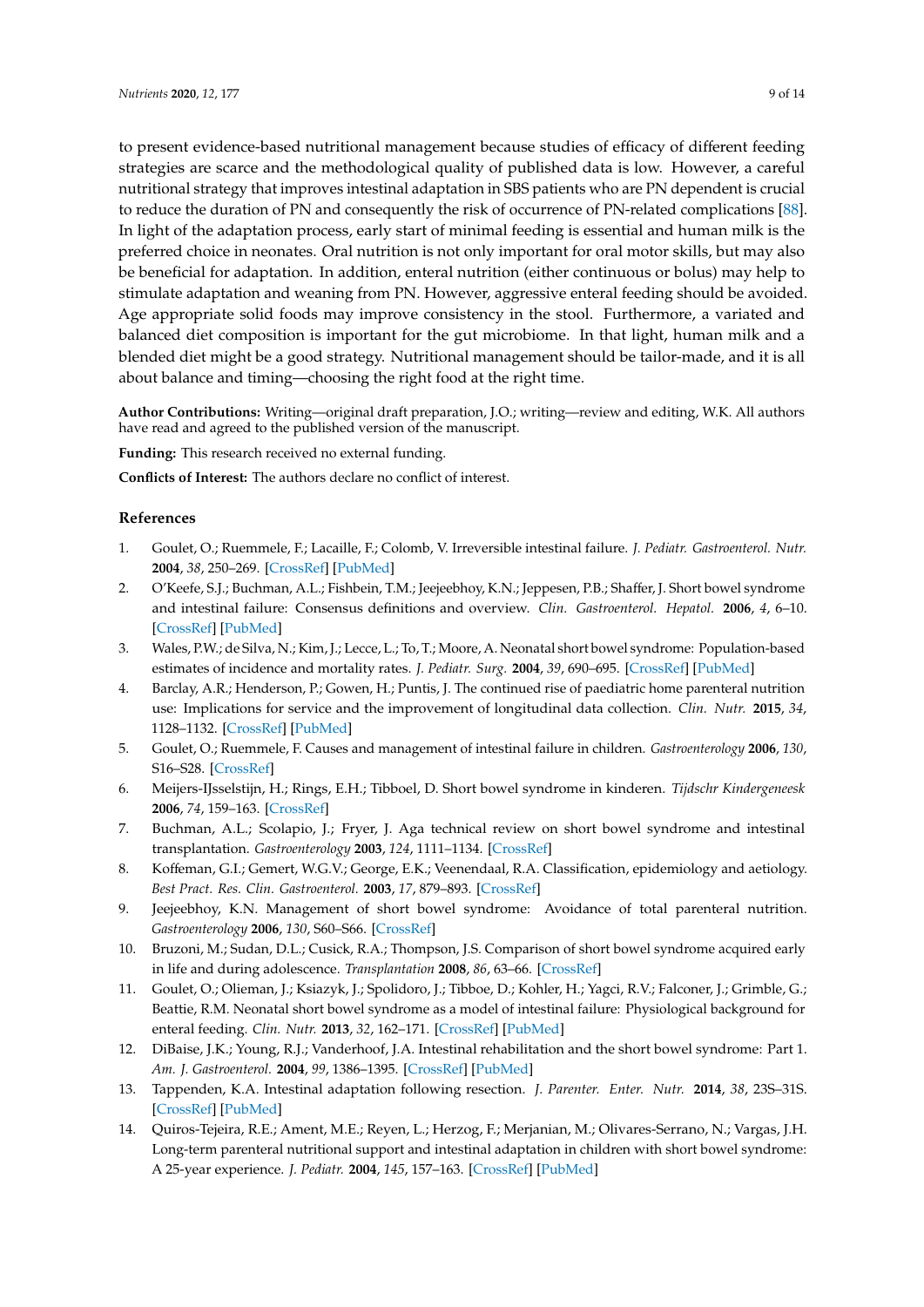- <span id="page-9-0"></span>15. Sax, H.C. Specific nutrients in intestinal failure: One size fits no one. *Gastroenterology* **2006**, *130*, S91–S92. [\[CrossRef\]](http://dx.doi.org/10.1053/j.gastro.2005.11.047) [\[PubMed\]](http://www.ncbi.nlm.nih.gov/pubmed/16473078)
- <span id="page-9-1"></span>16. Matuchansky, C.; Messing, B.; Jeejeebhoy, K.N.; Beau, P.; Beliah, M.; Allard, J.P. Cyclical parenteral nutrition. *Lancet* **1992**, *340*, 588–592. [\[CrossRef\]](http://dx.doi.org/10.1016/0140-6736(92)92116-W)
- 17. Lloyd, D.A.; Gabe, S.M. Managing liver dysfunction in parenteral nutrition. *Proc. Nutr. Soc.* **2007**, *66*, 530–538. [\[CrossRef\]](http://dx.doi.org/10.1017/S002966510700585X)
- 18. Hwang, T.L.; Lue, M.C.; Chen, L.L. Early use of cyclic tpn prevents further deterioration of liver functions for the tpn patients with impaired liver function. *Hepatogastroenterology* **2000**, *47*, 1347–1350.
- <span id="page-9-2"></span>19. Jensen, A.R.; Goldin, A.B.; Koopmeiners, J.S.; Stevens, J.; Waldhausen, J.H.; Kim, S.S. The association of cyclic parenteral nutrition and decreased incidence of cholestatic liver disease in patients with gastroschisis. *J. Pediatr. Surg.* **2009**, *44*, 183–189. [\[CrossRef\]](http://dx.doi.org/10.1016/j.jpedsurg.2008.10.033)
- <span id="page-9-3"></span>20. Wilmore, D.W. Growth factors and nutrients in the short bowel syndrome. *J. Parenter. Enter. Nutr.* **1999**, *23*, S117–S120. [\[CrossRef\]](http://dx.doi.org/10.1177/014860719902300529)
- <span id="page-9-4"></span>21. Roy, C.C.; Groleau, V.; Bouthillier, L.; Pineault, M.; Thibault, M.; Marchand, V. Short bowel syndrome in infants: The critical role of luminal nutrients in a management program. *Appl. Physiol. Nutr. Metab.* **2014**, *39*, 745–753. [\[CrossRef\]](http://dx.doi.org/10.1139/apnm-2013-0211) [\[PubMed\]](http://www.ncbi.nlm.nih.gov/pubmed/24766203)
- <span id="page-9-5"></span>22. DiBaise, J.K.; Young, R.J.; Vanderhoof, J.A. Intestinal rehabilitation and the short bowel syndrome: Part 2. *Am. J. Gastroenterol.* **2004**, *99*, 1823–1832. [\[CrossRef\]](http://dx.doi.org/10.1111/j.1572-0241.2004.40836.x)
- <span id="page-9-6"></span>23. Yang, H.; Feng, Y.; Sun, X.; Teitelbaum, D.H. Enteral versus parenteral nutrition: Effect on intestinal barrier function. *Ann. N. Y. Acad. Sci.* **2009**, *1165*, 338–346. [\[CrossRef\]](http://dx.doi.org/10.1111/j.1749-6632.2009.04026.x) [\[PubMed\]](http://www.ncbi.nlm.nih.gov/pubmed/19538325)
- <span id="page-9-7"></span>24. Lentze, M.J. Intestinal adaptation in short-bowel syndrome. *Eur. J. Pediatr.* **1989**, *148*, 294–299. [\[CrossRef\]](http://dx.doi.org/10.1007/BF00444117) [\[PubMed\]](http://www.ncbi.nlm.nih.gov/pubmed/2651129)
- <span id="page-9-8"></span>25. Neelis, E.G.; Olieman, J.F.; Hulst, J.M.; de Koning, B.A.; Wijnen, R.M.; Rings, E.H. Promoting intestinal adaptation by nutrition and medication. *Best Pract. Res. Clin. Gastroenterol.* **2016**, *30*, 249–261. [\[CrossRef\]](http://dx.doi.org/10.1016/j.bpg.2016.03.002) [\[PubMed\]](http://www.ncbi.nlm.nih.gov/pubmed/27086889)
- <span id="page-9-9"></span>26. Tappenden, K.A. Mechanisms of enteral nutrient-enhanced intestinal adaptation. *Gastroenterology* **2006**, *130*, S93–S99. [\[CrossRef\]](http://dx.doi.org/10.1053/j.gastro.2005.11.051) [\[PubMed\]](http://www.ncbi.nlm.nih.gov/pubmed/16473079)
- <span id="page-9-10"></span>27. Grimble, G.K. *Quantitative and Qualitative Aspects of Nitrogen Supply in Enteral Nutrition in Raltion to Free Amino Acids and Peptides*, 2nd ed.; CRC Press: Boca Raton, FL, USA, 2004.
- <span id="page-9-11"></span>28. Ksiazyk, J.; Piena, M.; Kierkus, J.; Lyszkowska, M. Hydrolyzed versus nonhydrolyzed protein diet in short bowel syndrome in children. *J. Pediatr. Gastroenterol. Nutr.* **2002**, *35*, 615–618. [\[CrossRef\]](http://dx.doi.org/10.1097/00005176-200211000-00005)
- <span id="page-9-12"></span>29. Grimble, G.K. *Mechanisms and Regulation of Peptide and Amino Acid Transport*; S Karger AG: Basel, Switzerland, 2000.
- <span id="page-9-13"></span>30. Ziegler, F.; Nitenberg, G.; Coudray-Lucas, C.; Lasser, P.; Giboudeau, J.; Cynober, L. Pharmacokinetic assessment of an oligopeptide-based enteral formula in abdominal surgery patients. *Am. J. Clin. Nutr.* **1998**, *67*, 124–128. [\[CrossRef\]](http://dx.doi.org/10.1093/ajcn/67.1.124)
- <span id="page-9-14"></span>31. Bines, J.; Francis, D.; Hill, D. Reducing parenteral requirement in children with short bowel syndrome: Impact of an amino acid-based complete infant formula. *J. Pediatr. Gastroenterol. Nutr.* **1998**, *26*, 123–128. [\[CrossRef\]](http://dx.doi.org/10.1097/00005176-199802000-00001)
- <span id="page-9-15"></span>32. De Greef, E.; Mahler, T.; Janssen, A.; Cuypers, H.; Veereman-Wauters, G. The influence of neocate in paediatric short bowel syndrome on pn weaning. *J. Nutr. Metab.* **2010**, *2010*, 6. [\[CrossRef\]](http://dx.doi.org/10.1155/2010/297575)
- <span id="page-9-16"></span>33. Alpers, D.H. Is glutamine a unique fuel for small intestinal cells? *Curr. Opin. Gastroenterol.* **2000**, *16*, 155. [\[CrossRef\]](http://dx.doi.org/10.1097/00001574-200003000-00010) [\[PubMed\]](http://www.ncbi.nlm.nih.gov/pubmed/17024034)
- <span id="page-9-17"></span>34. Gouttebel, M.C.; Astre, C.; Briand, D.; Saint-Aubert, B.; Girardot, P.M.; Joyeux, H. Influence of n-acetylglutamine or glutamine infusion on plasma amino acid concentrations during the early phase of small-bowel adaptation in the dog. *J. Parenter. Enter. Nutr.* **1992**, *16*, 117–121. [\[CrossRef\]](http://dx.doi.org/10.1177/0148607192016002117) [\[PubMed\]](http://www.ncbi.nlm.nih.gov/pubmed/1556804)
- <span id="page-9-18"></span>35. Tamada, H.; Nezu, R.; Matsuo, Y.; Imamura, I.; Takagi, Y.; Okada, A. Alanyl glutamine-enriched total parenteral nutrition restores intestinal adaptation after either proximal or distal massive resection in rats. *J. Parenter. Enter. Nutr.* **1993**, *17*, 236–242. [\[CrossRef\]](http://dx.doi.org/10.1177/0148607193017003236) [\[PubMed\]](http://www.ncbi.nlm.nih.gov/pubmed/8505828)
- <span id="page-9-19"></span>36. Duggan, C.; Stark, A.R.; Auestad, N.; Collier, S.; Fulhan, J.; Gura, K.; Utter, S.; Teixeira-Pinto, A.; Donovan, K.; Lund, D. Glutamine supplementation in infants with gastrointestinal disease: A randomized, placebo-controlled pilot trial. *Nutrition* **2004**, *20*, 752–756. [\[CrossRef\]](http://dx.doi.org/10.1016/j.nut.2004.05.013)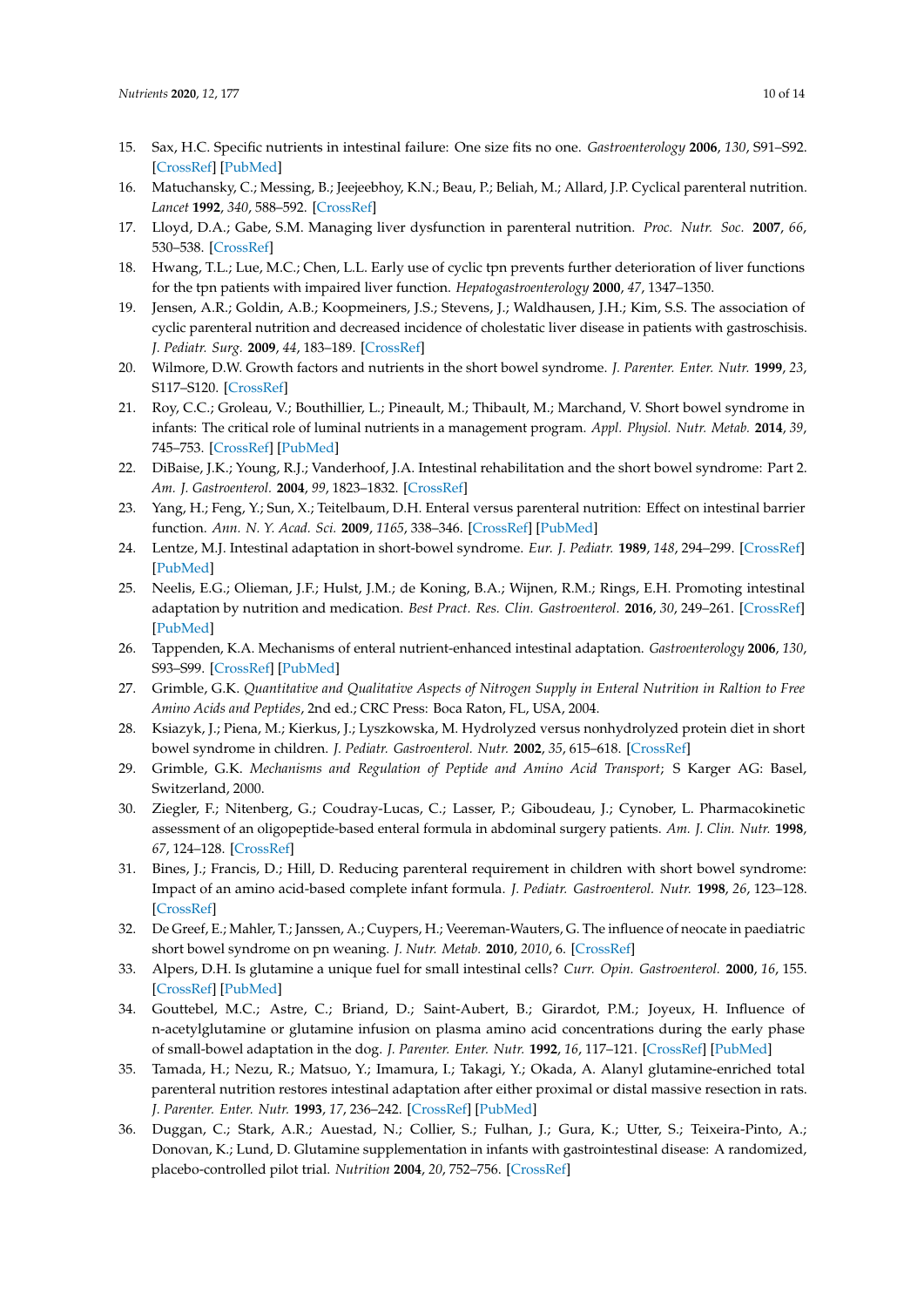- <span id="page-10-0"></span>37. Marteau, P.; Messing, B.; Arrigoni, E.; Briet, F.; Flourie, B.; Morin, M.C.; Rambaud, J.C. Do patients with short-bowel syndrome need a lactose-free diet? *Nutrition* **1997**, *13*, 13–16. [\[CrossRef\]](http://dx.doi.org/10.1016/S0899-9007(97)90872-8)
- <span id="page-10-1"></span>38. Aggett, P.J.; Agostoni, C.; Axelsson, I.; Edwards, C.A.; Goulet, O.; Hernell, O.; Koletzko, B.; Lafeber, H.N.; Micheli, J.L.; Michaelsen, K.F.; et al. Nondigestible carbohydrates in the diets of infants and young children: A commentary by the espghan committee on nutrition. *J. Pediatr. Gastroenterol. Nutr.* **2003**, *36*, 329–337. [\[CrossRef\]](http://dx.doi.org/10.1097/00005176-200303000-00006)
- <span id="page-10-2"></span>39. McNeil, N.I. The contribution of the large intestine to energy supplies in man. *Am. J. Clin. Nutr.* **1984**, *39*, 338–342. [\[CrossRef\]](http://dx.doi.org/10.1093/ajcn/39.2.338)
- <span id="page-10-3"></span>40. Atia, A.; Girard-Pipau, F.; Hebuterne, X.; Spies, W.G.; Guardiola, A.; Ahn, C.W.; Fryer, J.; Xue, F.; Rammohan, M.; Sumague, M.; et al. Macronutrient absorption characteristics in humans with short bowel syndrome and jejunocolonic anastomosis: Starch is the most important carbohydrate substrate, although pectin supplementation may modestly enhance short chain fatty acid production and fluid absorption. *J. Parenter. Enter. Nutr.* **2011**, *35*, 229–240.
- <span id="page-10-4"></span>41. Kien, C.L.; Blauwiekel, R.; Bunn, J.Y.; Jetton, T.L.; Frankel, W.L.; Holst, J.J. Cecal infusion of butyrate increases intestinal cell proliferation in piglets. *J. Nutr.* **2007**, *137*, 916–922. [\[CrossRef\]](http://dx.doi.org/10.1093/jn/137.4.916)
- <span id="page-10-5"></span>42. Tappenden, K.A.; Albin, D.M.; Bartholome, A.L.; Mangian, H.F. Glucagon-like peptide-2 and short-chain fatty acids: A new twist to an old story. *J. Nutr.* **2003**, *133*, 3717–3720. [\[CrossRef\]](http://dx.doi.org/10.1093/jn/133.11.3717)
- <span id="page-10-6"></span>43. Roth, J.A.; Frankel, W.L.; Zhang, W.; Klurfeld, D.M.; Rombeau, J.L. Pectin improves colonic function in rat short bowel syndrome. *J. Surg. Res.* **1995**, *58*, 240–246. [\[CrossRef\]](http://dx.doi.org/10.1006/jsre.1995.1037) [\[PubMed\]](http://www.ncbi.nlm.nih.gov/pubmed/7861779)
- <span id="page-10-7"></span>44. Koruda, M.J.; Rolandelli, R.H.; Settle, R.G.; Saul, S.H.; Rombeau, J.L. The effect of a pectin-supplemented elemental diet on intestinal adaptation to massive small bowel resection. *J. Parenter. Enter. Nutr.* **1986**, *10*, 343–350. [\[CrossRef\]](http://dx.doi.org/10.1177/0148607186010004343) [\[PubMed\]](http://www.ncbi.nlm.nih.gov/pubmed/3747092)
- <span id="page-10-8"></span>45. Finkel, Y.; Brown, G.; Smith, H.L.; Buchanan, E.; Booth, I.W. The effects of a pectin-supplemented elemental diet in a boy with short gut syndrome. *Acta Paediatr. Scand.* **1990**, *79*, 983–986. [\[CrossRef\]](http://dx.doi.org/10.1111/j.1651-2227.1990.tb11368.x) [\[PubMed\]](http://www.ncbi.nlm.nih.gov/pubmed/2124773)
- <span id="page-10-9"></span>46. Vanderhoof, J.A.; Grandjean, C.J.; Kaufman, S.S.; Burkley, K.T.; Antonson, D.L. Effect of high percentage medium-chain triglyceride diet on mucosal adaptation following massive bowel resection in rats. *J. Parenter. Enter. Nutr.* **1984**, *8*, 685–689. [\[CrossRef\]](http://dx.doi.org/10.1177/0148607184008006685) [\[PubMed\]](http://www.ncbi.nlm.nih.gov/pubmed/6441012)
- <span id="page-10-10"></span>47. Grey, V.L.; Garofalo, C.; Greenberg, G.R.; Morin, C.L. The adaptation of the small intestine after resection in response to free fatty acids. *Am. J. Clin. Nutr.* **1984**, *40*, 1235–1242. [\[CrossRef\]](http://dx.doi.org/10.1093/ajcn/40.6.1235) [\[PubMed\]](http://www.ncbi.nlm.nih.gov/pubmed/6507344)
- <span id="page-10-11"></span>48. Sukhotnik, I.; Gork, A.S.; Chen, M.; Drongowski, R.A.; Coran, A.G.; Harmon, C.M. Effect of a high fat diet on lipid absorption and fatty acid transport in a rat model of short bowel syndrome. *Pediatr. Surg. Int.* **2003**, *19*, 385–390. [\[CrossRef\]](http://dx.doi.org/10.1007/s00383-003-1016-3) [\[PubMed\]](http://www.ncbi.nlm.nih.gov/pubmed/12721710)
- <span id="page-10-12"></span>49. Miller, M.; Burjonrappa, S. A review of enteral strategies in infant short bowel syndrome: Evidence-based or nicu culture? *J. Pediatr. Surg.* **2013**, *48*, 1099–1112. [\[CrossRef\]](http://dx.doi.org/10.1016/j.jpedsurg.2013.01.023)
- <span id="page-10-13"></span>50. Pscheidl, E.; Schywalsky, M.; Tschaikowsky, K.; Boke-Prols, T. Fish oil-supplemented parenteral diets normalize splanchnic blood flow and improve killing of translocated bacteria in a low-dose endotoxin rat model. *Crit. Care Med.* **2000**, *28*, 1489–1496. [\[CrossRef\]](http://dx.doi.org/10.1097/00003246-200005000-00039)
- <span id="page-10-14"></span>51. Pscheidl, E.M.; Wan, J.M.; Blackburn, G.L.; Bistrian, B.R.; Istfan, N.W. Influence of omega-3 fatty acids on splanchnic blood flow and lactate metabolism in an endotoxemic rat model. *Metabolism* **1992**, *41*, 698–705. [\[CrossRef\]](http://dx.doi.org/10.1016/0026-0495(92)90307-V)
- <span id="page-10-15"></span>52. Rollins, M.D.; Scaife, E.R.; Jackson, W.D.; Meyers, R.L.; Mulroy, C.W.; Book, L.S. Elimination of soybean lipid emulsion in parenteral nutrition and supplementation with enteral fish oil improve cholestasis in infants with short bowel syndrome. *Nutr. Clin. Pract.* **2010**, *25*, 199–204. [\[CrossRef\]](http://dx.doi.org/10.1177/0884533610361477)
- <span id="page-10-16"></span>53. Tillman, E.M.; Crill, C.M.; Black, D.D.; Hak, E.B.; Lazar, L.F.; Christensen, M.L.; Huang, E.Y.; Helms, R.A. Enteral fish oil for treatment of parenteral nutrition-associated liver disease in six infants with short-bowel syndrome. *Pharmacotherapy* **2011**, *31*, 503–509. [\[CrossRef\]](http://dx.doi.org/10.1592/phco.31.5.503) [\[PubMed\]](http://www.ncbi.nlm.nih.gov/pubmed/21923431)
- <span id="page-10-17"></span>54. Jeppesen, P.B.; Mortensen, P.B. The influence of a preserved colon on the absorption of medium chain fat in patients with small bowel resection. *Gut* **1998**, *43*, 478–483. [\[CrossRef\]](http://dx.doi.org/10.1136/gut.43.4.478) [\[PubMed\]](http://www.ncbi.nlm.nih.gov/pubmed/9824573)
- <span id="page-10-18"></span>55. Jeppesen, P.B.; Mortensen, P.B. Colonic digestion and absorption of energy from carbohydrates and medium-chain fat in small bowel failure. *J. Parenter. Enter. Nutr.* **1999**, *23*, S101–S105. [\[CrossRef\]](http://dx.doi.org/10.1177/014860719902300525) [\[PubMed\]](http://www.ncbi.nlm.nih.gov/pubmed/10483907)
- <span id="page-10-19"></span>56. Jeppesen, P.B. Gut hormones in the treatment of short-bowel syndrome and intestinal failure. *Curr. Opin. Endocrinol. Diabetes Obes.* **2015**, *22*, 14–20. [\[CrossRef\]](http://dx.doi.org/10.1097/MED.0000000000000120)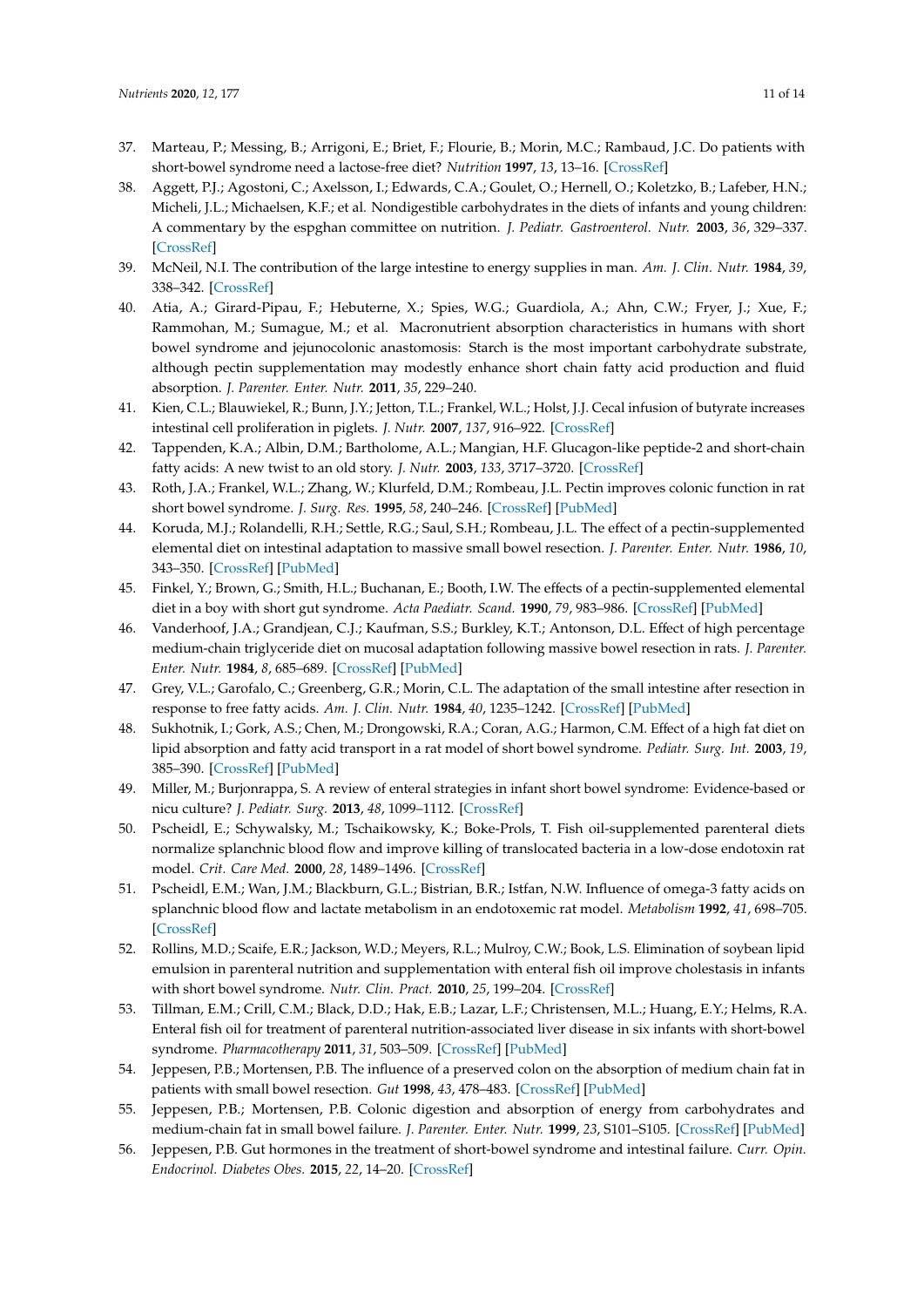- <span id="page-11-0"></span>57. Sigalet, D.L. Advances in glucagon like peptide-2 therapy. Physiology, current indications and future directions. *Semin. Pediatr. Surg.* **2018**, *27*, 237–241. [\[CrossRef\]](http://dx.doi.org/10.1053/j.sempedsurg.2018.07.008)
- <span id="page-11-1"></span>58. Carter, B.A.; Cohran, V.C.; Cole, C.R.; Corkins, M.R.; Dimmitt, R.A.; Duggan, C.; Hill, S.; Horslen, S.; Lim, J.D.; Mercer, D.F.; et al. Outcomes from a 12-week, open-label, multicenter clinical trial of teduglutide in pediatric short bowel syndrome. *J. Pediatr.* **2017**, *181*, 102–111. [\[CrossRef\]](http://dx.doi.org/10.1016/j.jpeds.2016.10.027)
- <span id="page-11-2"></span>59. Sigalet, D.L.; Brindle, M.; Boctor, D.; Casey, L.; Dicken, B.; Butterworth, S.; Lam, V.; Karnik, V.; de Heuvel, E.; Hartmann, B.; et al. Safety and dosing study of glucagon-like peptide 2 in children with intestinal failure. *J. Parenter. Enter. Nutr.* **2017**, *41*, 844–852. [\[CrossRef\]](http://dx.doi.org/10.1177/0148607115609566)
- <span id="page-11-3"></span>60. Heinig, M.J. Host defense benefits of breastfeeding for the infant. Effect of breastfeeding duration and exclusivity. *Pediatr. Clin. N. Am.* **2001**, *48*, 105–123. [\[CrossRef\]](http://dx.doi.org/10.1016/S0031-3955(05)70288-1)
- <span id="page-11-4"></span>61. Victora, C.G.; Smith, P.G.; Vaughan, J.P.; Nobre, L.C.; Lombardi, C.; Teixeira, A.M.; Fuchs, S.M.; Moreira, L.B.; Gigante, L.P.; Barros, F.C. Evidence for protection by breast-feeding against infant deaths from infectious diseases in brazil. *Lancet* **1987**, *2*, 319–322. [\[CrossRef\]](http://dx.doi.org/10.1016/S0140-6736(87)90902-0)
- <span id="page-11-5"></span>62. Cummins, A.G.; Thompson, F.M. Effect of breast milk and weaning on epithelial growth of the small intestine in humans. *Gut* **2002**, *51*, 748–754. [\[CrossRef\]](http://dx.doi.org/10.1136/gut.51.5.748)
- <span id="page-11-6"></span>63. Playford, R.J.; Macdonald, C.E.; Johnson, W.S. Colostrum and milk-derived peptide growth factors for the treatment of gastrointestinal disorders. *Am. J. Clin. Nutr.* **2000**, *72*, 5–14. [\[CrossRef\]](http://dx.doi.org/10.1093/ajcn/72.1.5) [\[PubMed\]](http://www.ncbi.nlm.nih.gov/pubmed/10871554)
- <span id="page-11-7"></span>64. Kau, A.L.; Ahern, P.P.; Griffin, N.W.; Goodman, A.L.; Gordon, J.I. Human nutrition, the gut microbiome and the immune system. *Nature* **2011**, *474*, 327–336. [\[CrossRef\]](http://dx.doi.org/10.1038/nature10213) [\[PubMed\]](http://www.ncbi.nlm.nih.gov/pubmed/21677749)
- <span id="page-11-8"></span>65. Le Huerou-Luron, I.; Blat, S.; Boudry, G. Breast- *v*. Formula-feeding: Impacts on the digestive tract and immediate and long-term health effects. *Nutr. Res. Rev.* **2010**, *23*, 23–36. [\[CrossRef\]](http://dx.doi.org/10.1017/S0954422410000065) [\[PubMed\]](http://www.ncbi.nlm.nih.gov/pubmed/20450531)
- <span id="page-11-9"></span>66. Walker, W.A. The dynamic effects of breastfeeding on intestinal development and host defense. *Adv. Exp. Med. Biol.* **2004**, *554*, 155–170. [\[PubMed\]](http://www.ncbi.nlm.nih.gov/pubmed/15384575)
- <span id="page-11-10"></span>67. Pereira-Fantini, P.M.; Thomas, S.L.; Taylor, R.G.; Nagy, E.; Sourial, M.; Fuller, P.J.; Bines, J.E. Colostrum supplementation restores insulin-like growth factor -1 levels and alters muscle morphology following massive small bowel resection. *J. Parenter. Enter. Nutr.* **2008**, *32*, 266–275. [\[CrossRef\]](http://dx.doi.org/10.1177/0148607108316197) [\[PubMed\]](http://www.ncbi.nlm.nih.gov/pubmed/18443138)
- <span id="page-11-11"></span>68. Lund, P.; Sangild, P.T.; Aunsholt, L.; Hartmann, B.; Holst, J.J.; Mortensen, J.; Mortensen, P.B.; Jeppesen, P.B. Randomised controlled trial of colostrum to improve intestinal function in patients with short bowel syndrome. *Eur. J. Clin. Nutr.* **2012**, *66*, 1059–1065. [\[CrossRef\]](http://dx.doi.org/10.1038/ejcn.2012.93)
- <span id="page-11-12"></span>69. Aunsholt, L.; Jeppesen, P.B.; Lund, P.; Sangild, P.T.; Ifaoui, I.B.; Qvist, N.; Husby, S. Bovine colostrum to children with short bowel syndrome: A randomized, double-blind, crossover pilot study. *J. Parenter. Enter. Nutr.* **2014**, *38*, 99–106. [\[CrossRef\]](http://dx.doi.org/10.1177/0148607112469630)
- <span id="page-11-13"></span>70. Andorsky, D.J.; Lund, D.P.; Lillehei, C.W.; Jaksic, T.; Dicanzio, J.; Richardson, D.S.; Collier, S.B.; Lo, C.; Duggan, C. Nutritional and other postoperative management of neonates with short bowel syndrome correlates with clinical outcomes. *J. Pediatr.* **2001**, *139*, 27–33. [\[CrossRef\]](http://dx.doi.org/10.1067/mpd.2001.114481)
- <span id="page-11-14"></span>71. Kohler, J.A., Sr.; Perkins, A.M.; Bass, W.T. Human milk versus formula after gastroschisis repair: Effects on time to full feeds and time to discharge. *J. Perinatol.* **2013**, *33*, 627–630. [\[CrossRef\]](http://dx.doi.org/10.1038/jp.2013.27)
- <span id="page-11-15"></span>72. Olieman, J.F.; Penning, C.; Ijsselstijn, H.; Escher, J.C.; Joosten, K.F.; Hulst, J.M.; Tibboel, D. Enteral nutrition in children with short-bowel syndrome: Current evidence and recommendations for the clinician. *J. Am. Diet. Assoc.* **2010**, *110*, 420–426. [\[CrossRef\]](http://dx.doi.org/10.1016/j.jada.2009.12.001)
- <span id="page-11-16"></span>73. Parker, P.; Stroop, S.; Greene, H. A controlled comparison of continuous versus intermittent feeding in the treatment of infants with intestinal disease. *J. Pediatr.* **1981**, *99*, 360–364. [\[CrossRef\]](http://dx.doi.org/10.1016/S0022-3476(81)80318-6)
- <span id="page-11-17"></span>74. Levy, E.; Frileux, P.; Sandrucci, S.; Ollivier, J.M.; Masini, J.P.; Cosnes, J.; Hannoun, L.; Parc, R. Continuous enteral nutrition during the early adaptive stage of the short bowel syndrome. *Br. J. Surg.* **1988**, *75*, 549–553. [\[CrossRef\]](http://dx.doi.org/10.1002/bjs.1800750615) [\[PubMed\]](http://www.ncbi.nlm.nih.gov/pubmed/3134973)
- <span id="page-11-18"></span>75. Joly, F.; Dray, X.; Corcos, O.; Barbot, L.; Kapel, N.; Messing, B. Tube feeding improves intestinal absorption in short bowel syndrome patients. *Gastroenterology* **2009**, *136*, 824–831. [\[CrossRef\]](http://dx.doi.org/10.1053/j.gastro.2008.10.084) [\[PubMed\]](http://www.ncbi.nlm.nih.gov/pubmed/19046971)
- <span id="page-11-19"></span>76. Aynsley-Green, A.; Adrian, T.E.; Bloom, S.R. Feeding and the development of enteroinsular hormone secretion in the preterm infant: Effects of continuous gastric infusions of human milk compared with intermittent boluses. *Acta Paediatr. Scand.* **1982**, *71*, 379–383. [\[CrossRef\]](http://dx.doi.org/10.1111/j.1651-2227.1982.tb09438.x) [\[PubMed\]](http://www.ncbi.nlm.nih.gov/pubmed/6814175)
- <span id="page-11-20"></span>77. Duggan, C.P.; Jaksic, T. Pediatric intestinal failure. *N. Engl. J. Med.* **2017**, *377*, 666–675. [\[CrossRef\]](http://dx.doi.org/10.1056/NEJMra1602650)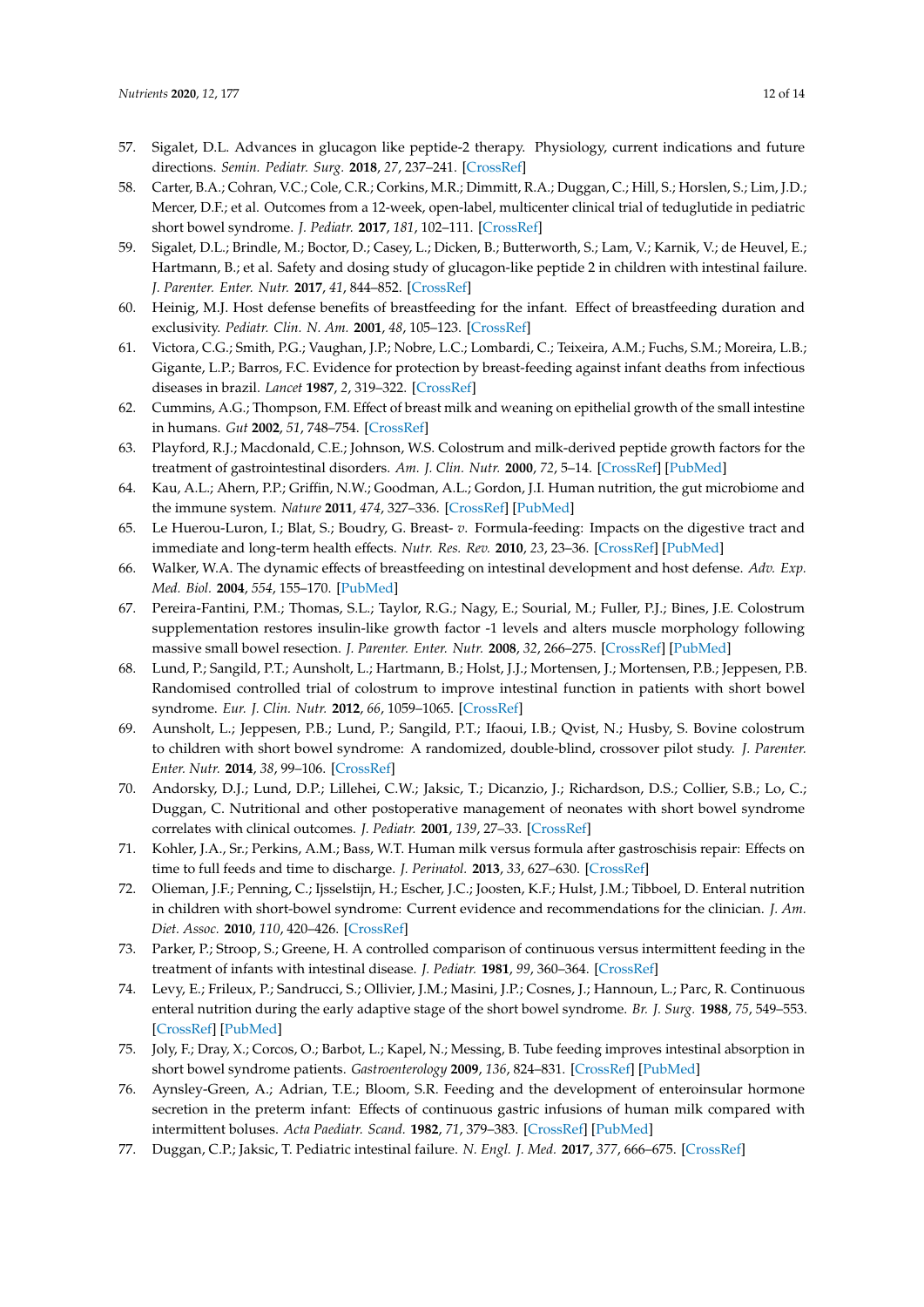- <span id="page-12-0"></span>78. Parvadia, J.K.; Keswani, S.G.; Vaikunth, S.; Maldonado, A.R.; Marwan, A.; Stehr, W.; Erwin, C.; Uzvolgyi, E.; Warner, B.W.; Yamano, S.; et al. Role of vegf in small bowel adaptation after resection: The adaptive response is angiogenesis dependent. *Am. J. Physiol. Gastrointest. Liver Physiol.* **2007**, *293*, G591–G598. [\[CrossRef\]](http://dx.doi.org/10.1152/ajpgi.00572.2006)
- <span id="page-12-1"></span>79. Helmrath, M.A.; Shin, C.E.; Fox, J.W.; Erwin, C.R.; Warner, B.W. Adaptation after small bowel resection is attenuated by sialoadenectomy: The role for endogenous epidermal growth factor. *Surgery* **1998**, *124*, 848–854. [\[CrossRef\]](http://dx.doi.org/10.1016/S0039-6060(98)70008-X)
- <span id="page-12-2"></span>80. Ekingen, G.; Ceran, C.; Guvenc, B.H.; Tuzlaci, A.; Kahraman, H. Early enteral feeding in newborn surgical patients. *Nutrition* **2005**, *21*, 142–146. [\[CrossRef\]](http://dx.doi.org/10.1016/j.nut.2004.10.003)
- <span id="page-12-3"></span>81. Tyson, J.; Kennedy, K. Minimal enteral feeding for promoting feeding tolerance and preventing morbidity in parenterally fed infants. *Cochrane Database Syst. Rev.* **1997**, *4*, CD000504.
- <span id="page-12-4"></span>82. Vanderhoof, J.A.; Young, R.J. Enteral and parenteral nutrition in the care of patients with short-bowel syndrome. *Best Pract. Res. Clin. Gastroenterol.* **2003**, *17*, 997–1015. [\[CrossRef\]](http://dx.doi.org/10.1016/S1521-6918(03)00082-9)
- <span id="page-12-5"></span>83. Serrano, M.S.; Schmidt-Sommerfeld, E. Nutrition support of infants with short bowel syndrome. *Nutrition* **2002**, *18*, 966–970. [\[CrossRef\]](http://dx.doi.org/10.1016/S0899-9007(02)00986-3)
- <span id="page-12-6"></span>84. Stout, S.M.; Cober, M.P. Metabolic effects of cyclic parenteral nutrition infusion in adults and children. *Nutr. Clin. Pract.* **2010**, *25*, 277–281. [\[CrossRef\]](http://dx.doi.org/10.1177/0884533610368701) [\[PubMed\]](http://www.ncbi.nlm.nih.gov/pubmed/20581322)
- <span id="page-12-7"></span>85. Sujka, J.A.; Weaver, K.L.; Lim, J.D.; Gonzalez, K.W.; Biondo, D.J.; Juang, D.; Aguayo, P.; Hendrickson, R.J. A safe and efficacious preventive strategy in the high-risk surgical neonate: Cycled total parenteral nutrition. *Pediatr. Surg. Int.* **2018**, *34*, 1177–1181. [\[CrossRef\]](http://dx.doi.org/10.1007/s00383-018-4351-0) [\[PubMed\]](http://www.ncbi.nlm.nih.gov/pubmed/30267193)
- <span id="page-12-8"></span>86. Hill, S. Practical management of home parenteral nutrition in infancy. *Early Hum. Dev.* **2019**, *138*, 104876. [\[CrossRef\]](http://dx.doi.org/10.1016/j.earlhumdev.2019.104876)
- <span id="page-12-9"></span>87. Collier, S.; Crough, J.; Hendricks, K.; Caballero, B. Use of cyclic parenteral nutrition in infants less than 6 months of age. *Nutr. Clin. Pract.* **1994**, *9*, 65–68. [\[CrossRef\]](http://dx.doi.org/10.1177/011542659400900265)
- <span id="page-12-10"></span>88. Capriati, T.; Nobili, V.; Stronati, L.; Cucchiara, S.; Laureti, F.; Liguori, A.; Tyndall, E.; Diamanti, A. Enteral nutrition in pediatric intestinal failure: Does initial feeding impact on intestinal adaptation? *Expert Rev. Gastroenterol. Hepatol.* **2017**, *11*, 741–748. [\[CrossRef\]](http://dx.doi.org/10.1080/17474124.2017.1335196)
- <span id="page-12-11"></span>89. Pentiuk, S.; O'Flaherty, T.; Santoro, K.; Willging, P.; Kaul, A. Pureed by gastrostomy tube diet improves gagging and retching in children with fundoplication. *J. Parenter. Enter. Nutr.* **2011**, *35*, 375–379. [\[CrossRef\]](http://dx.doi.org/10.1177/0148607110377797)
- <span id="page-12-12"></span>90. Escuro, A.A. Blenderized tube feeding: Suggested guidelines to clinicians. In *Practical Gastroenterology*; Parrish, C.R., Ed.; Vivian M. Mahl: New York, NY, USA, 2014; p. 58.
- <span id="page-12-13"></span>91. Hurt, R.T.; Edakkanambeth Varayil, J.; Epp, L.M.; Pattinson, A.K.; Lammert, L.M.; Lintz, J.E.; Mundi, M.S. Blenderized tube feeding use in adult home enteral nutrition patients: A cross-sectional study. *Nutr. Clin. Pract.* **2015**, *30*, 824–829. [\[CrossRef\]](http://dx.doi.org/10.1177/0884533615591602)
- <span id="page-12-14"></span>92. Gallagher, K.; Flint, A.; Mouzaki, M.; Carpenter, A.; Haliburton, B.; Bannister, L.; Norgrove, H.; Hoffman, L.; Mack, D.; Stintzi, A.; et al. Blenderized enteral nutrition diet study: Feasibility, clinical, and microbiome outcomes of providing blenderized feeds through a gastric tube in a medically complex pediatric population. *J. Parenter. Enter. Nutr.* **2018**, *42*, 1046–1060. [\[CrossRef\]](http://dx.doi.org/10.1002/jpen.1049)
- <span id="page-12-15"></span>93. Samela, K.; Mokha, J.; Emerick, K.; Davidovics, Z.H. Transition to a tube feeding formula with real food ingredients in pediatric patients with intestinal failure. *Nutr. Clin. Pract.* **2017**, *32*, 277–281. [\[CrossRef\]](http://dx.doi.org/10.1177/0884533616661011)
- <span id="page-12-16"></span>94. D'Antiga, L.; Goulet, O. Intestinal failure in children: The european view. *J. Pediatr. Gastroenterol. Nutr.* **2013**, *56*, 118–126. [\[CrossRef\]](http://dx.doi.org/10.1097/MPG.0b013e318268a9e3) [\[PubMed\]](http://www.ncbi.nlm.nih.gov/pubmed/22820123)
- <span id="page-12-17"></span>95. Gill, S.R.; Pop, M.; Deboy, R.T.; Eckburg, P.B.; Turnbaugh, P.J.; Samuel, B.S.; Gordon, J.I.; Relman, D.A.; Fraser-Liggett, C.M.; Nelson, K.E. Metagenomic analysis of the human distal gut microbiome. *Science* **2006**, *312*, 1355–1359. [\[CrossRef\]](http://dx.doi.org/10.1126/science.1124234) [\[PubMed\]](http://www.ncbi.nlm.nih.gov/pubmed/16741115)
- <span id="page-12-18"></span>96. Singh, R.K.; Chang, H.W.; Yan, D.; Lee, K.M.; Ucmak, D.; Wong, K.; Abrouk, M.; Farahnik, B.; Nakamura, M.; Zhu, T.H.; et al. Influence of diet on the gut microbiome and implications for human health. *J. Transl. Med.* **2017**, *15*, 73. [\[CrossRef\]](http://dx.doi.org/10.1186/s12967-017-1175-y) [\[PubMed\]](http://www.ncbi.nlm.nih.gov/pubmed/28388917)
- <span id="page-12-19"></span>97. Goulet, O.; Hojsak, I.; Kolacek, S.; Pop, T.L.; Cokugras, F.C.; Zuccotti, G.; Pettoello-Mantovani, M.; Fabiano, V. Paediatricians play a key role in preventing early harmful events that could permanently influence the development of the gut microbiota in childhood. *Acta Paediatr.* **2019**, *108*, 1942–1954. [\[CrossRef\]](http://dx.doi.org/10.1111/apa.14900) [\[PubMed\]](http://www.ncbi.nlm.nih.gov/pubmed/31197890)